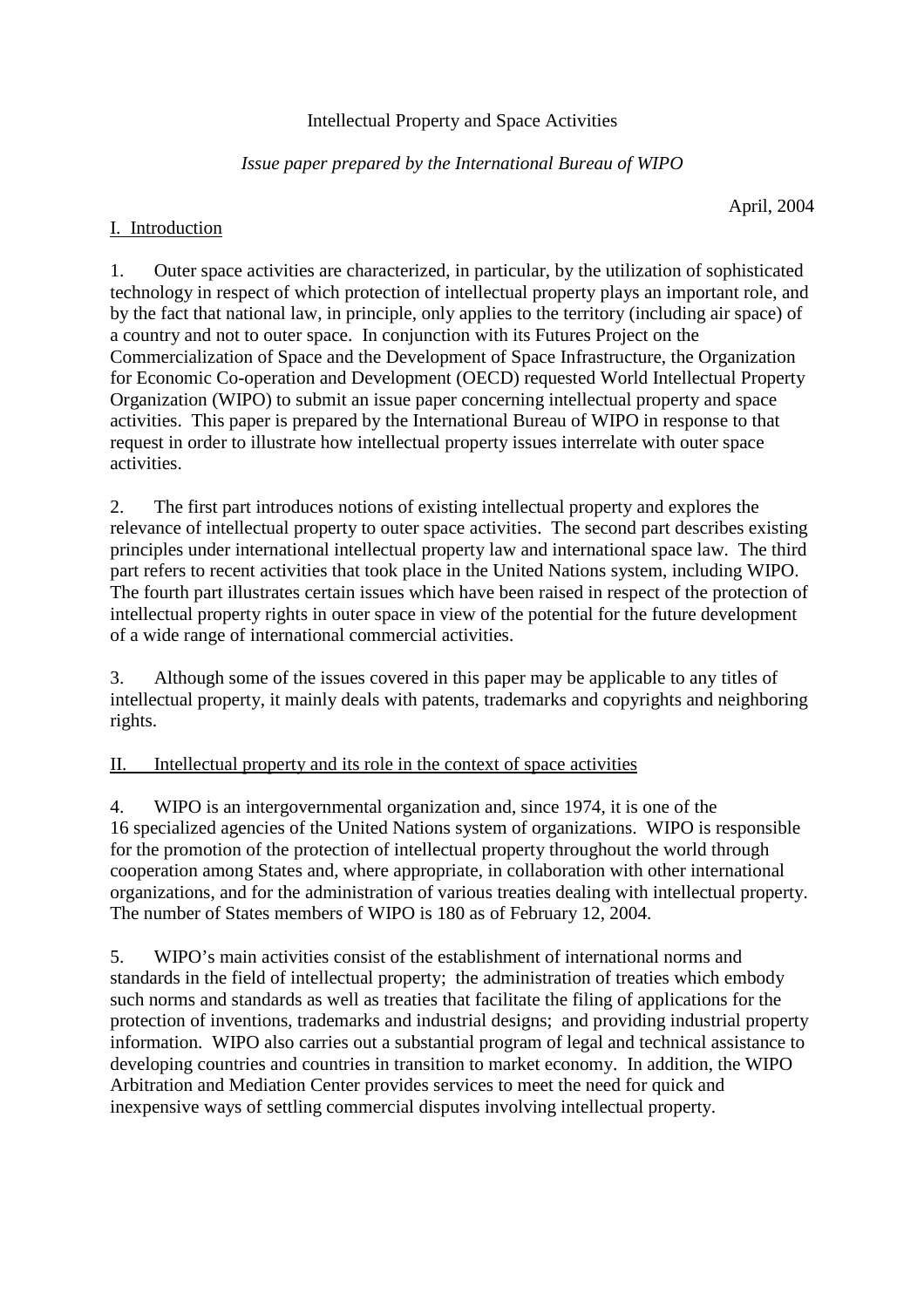A. Notion and roles of intellectual property

6. Article 2(viii) of the Convention Establishing the World Intellectual Property Organization of July 14, 1967 provides that "intellectual property" should include the rights relating to:

- literary, artistic and scientific works;
- performances of performing artists, phonograms, and broadcasts;
- inventions in all fields of human endeavor;
- scientific discoveries;
- industrial designs;
- trademarks, service marks, and commercial names and designations;
- protection against unfair competition; and
- all other rights resulting from intellectual activity in the industrial, scientific, literary or artistic fields.

Thus intellectual property covers a wide range of various creations of human mind.

(1) Patents

7. A patent is an exclusive right granted for an invention, which can be a product or a process that provides a new and inventive way of doing something, or offers a new and inventive solution to a problem. A patent owner has exclusive rights to prevent third parties not having the owner's consent from the acts of making, using, offering for sale, selling or importing for these purposes the patented invention. In other words, the patent owner has the right to decide who may - or may not - use the patented invention for the period during which the invention is protected, generally 20 years from the filing date. The patent owner may give permission to (license) other parties to use the invention on mutually agreed terms. The owner may also sell the right to the invention to a third party, who will then become the new owner of the patent. Once a patent expires, the protection ends, and the invention enters the public domain.

8. Patent owners are obliged, in return for patent protection, to publicly disclose information on their invention in order to enrich the total body of technical knowledge in the world. This body of public knowledge promotes further creativity and innovation by others. In this way, patents provide not only protection for the owner but valuable information and inspiration for future generations of researchers and inventors.

(2) Trademarks

9. A trademark is a distinctive sign which identifies certain goods or services as those produced or provided by a specific person or enterprise. Depending on national (or regional) law, trademarks may consist of one word or a combination of words, letters, and numerals. They may consist of drawings, symbols, three-dimensional signs such as the shape and packaging of goods, audible signs such as music or vocal sounds, fragrances, colors or a combination of colors used as distinguishing features.

10. A trademark provides protection to the owner of the mark by ensuring the exclusive right to use it to identify goods or services, or to authorize another to use it in return for payment. The system helps consumers identifying and purchasing a product or service,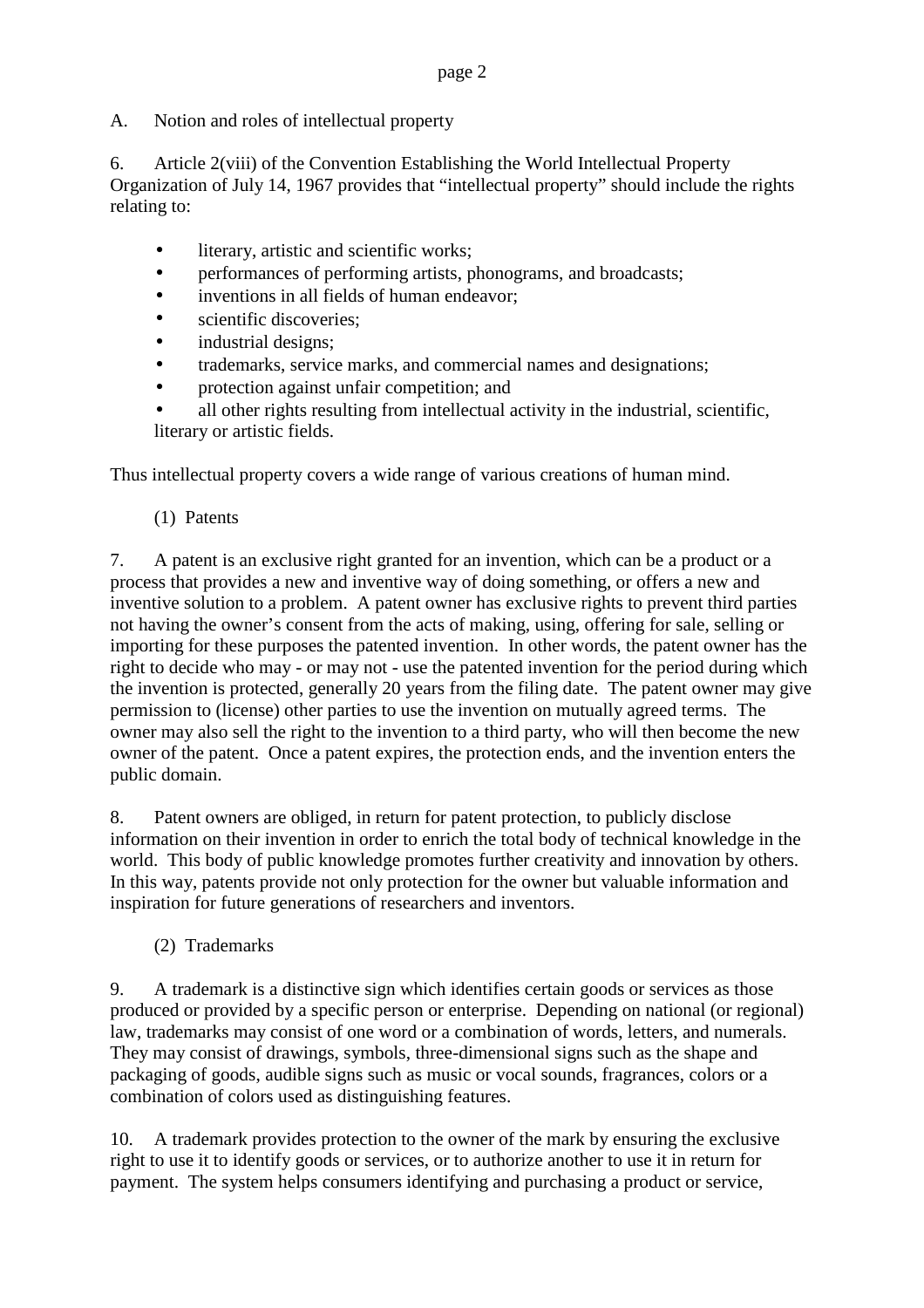because a unique trademark guarantees the consumers the nature and quality of such a product or service. Trademark protection can be enjoyed indefinitely on payment of a renewal fee.

(3) Industrial designs

11. An industrial design is the ornamental or aesthetic aspect of an article. The design may consist of three-dimensional features, such as the shape or surface of the article, or of twodimensional features, such as patterns, lines or colors. Under most national laws, an industrial design must be of an aesthetic nature, and does not protect any technical features of the article to which it is applied*.*

12. The owner of the registered industrial design has the exclusive right against unauthorized copying or imitation of the design by third parties. Such an exclusive right helps to ensure a fair return on investment, but also benefits consumers and the public at large, by promoting fair competition and honest trade practices, encouraging creativity, and promoting more aesthetically attractive products. The term of protection is generally five years, with the possibility of further periods of renewal up to, in most cases, 15 years.

(4) Copyright and neighboring rights

13. The categories of works covered by copyright include: literary works such as novels, poems, plays, reference works, newspapers and computer programs; databases; films, musical compositions, and choreography; artistic works such as paintings, drawings, photographs and sculptures; architecture; and advertisements, maps and technical drawings. In most countries, computer programs are protected as literary works, but copyright protection extends only to expressions, and not to ideas, procedures, methods of operation or mathematical concepts as such. Copyright protection does not depend on formalities such as, for example, registration. A created work is considered protected by copyright as from the moment of its creation.

14. The original creators of works protected by copyright, and their heirs, have certain basic rights. They hold the exclusive right to use or authorize others to use the work on agreed terms. The creator of a work can prohibit or authorize:

- its reproduction in various forms, such as printed publications or sound recordings;
- its public performance, as in a play or musical work;
- recordings of the work, for example, in the form of compact discs, cassettes or videotapes;
- its broadcasting, by radio, cable or satellite;
- its translation into other languages, or its adaptation, such as a novel into a screenplay.

15. A category of rights related to copyright has developed *around* copyrighted works. They provide similar rights, although often more limited in scope and time, to:

- performing artists (such as actors and musicians) in their performances;
- producers of sound recordings (for example, cassette recordings and compact discs) in their recordings;
- broadcasting organizations in their radio and television programs.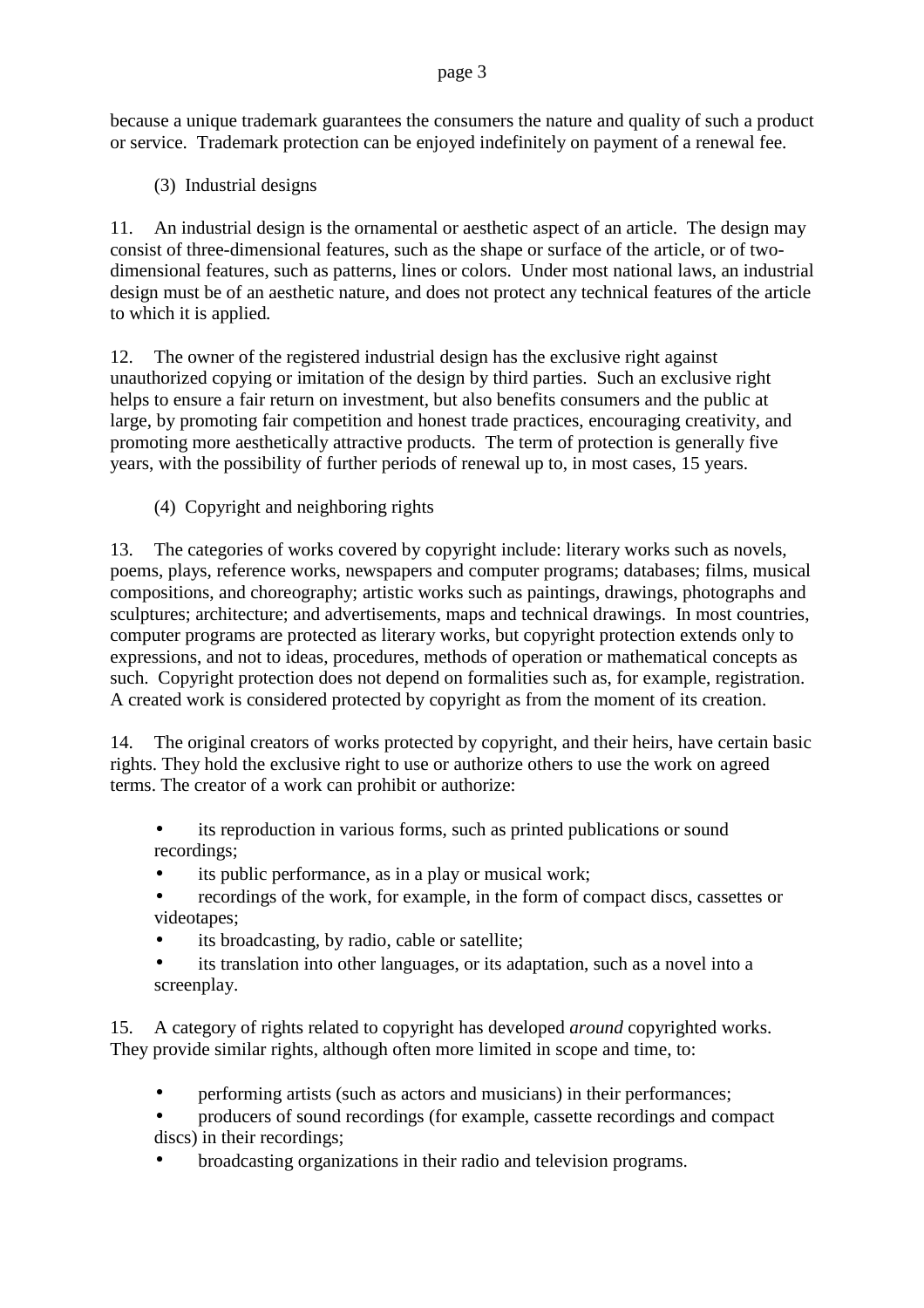## (5) Enforcement of intellectual property rights

16. An infringement of the intellectual property right involves the unauthorized exploitation of subject matter covered by such intellectual property by a third party. The initiative for enforcing the intellectual property right rests exclusively with the owner of the right. The remedies which may be available to the owner are usually provided in the national intellectual property law and included generally civil and criminal sanctions. Civil sanctions normally available include the award of damages, the grant of an injunction, or any other remedy provided under the law such as the seizure and destruction of the infringing products or the tools used for the manufacture of those products. The usual forms of criminal sanction are punishment by imprisonment or by a fine, or both.

17. The national laws of most countries provide limited exceptions to the exclusive rights. These exceptions are provided carefully so that they do not unreasonably conflict with the normal exploitation of the intellectual property rights and do not unreasonably prejudice the legitimate interests of the owner, taking account of the legitimate interests of third parties. Depending on the national law, those exceptions include, in the field of patents for example, acts of exploiting the patented invention for the sole purpose of personal use or for scientific research and experimental use, or the acts of exploiting the patented invention under a nonvoluntary license.

B. Role of intellectual property in the area of space activities

18. Despite the fact that space technology is always one of the most advanced technical area, and outer space activities are, in fact, the fruit of intellectual creations, it is only in recent years that intellectual property protection in connection with outer space activities has raised wider attention. One of the reasons is that the space activities are increasingly shifting from state-owned activities to private and commercial activities. These activities include remote sensing from space, direct broadcasting and research and manufacturing in micro-gravity environments. Not only is the new participation of commercial sector increasing, but the privatization of entities is equally increasing as in the cases of Inmarsat or Intelsat. In general, those non-governmental entities are more conscious of their "property", both in tangible and intangible forms. Further, due to financial and technical resources which are required to realize space projects, collaboration with the private sector is not alien to many of the state-owned space agencies today. Licensing contracts are concluded between governmental space agencies, between governmental agencies and private companies and between private companies. Such private financing has to be motivated by the expectation that the R&D investment could be recovered in the future. Thus, the acquisition and protection of intellectual property rights would have a positive effect on the participation of the private sector in the development of outer space activities and on further development of space technology in general.

19. Another reason why intellectual property has become an issue in recent years relates to the globalization of space activities. As it is the case with the International Space Station (ISS), more and more space activities are operated under international cooperation schemes, which include various players under different constituencies from different countries. Consequently, there is a need for a simple, uniform and reliable international legal framework. Although national intellectual property laws are relatively well harmonized, different national laws still apply different principles. Once a dispute arises, each national law regulates questions as to international jurisdiction. Thus, a lack of reliable international legal regime requires parties to negotiate intellectual property clauses in each international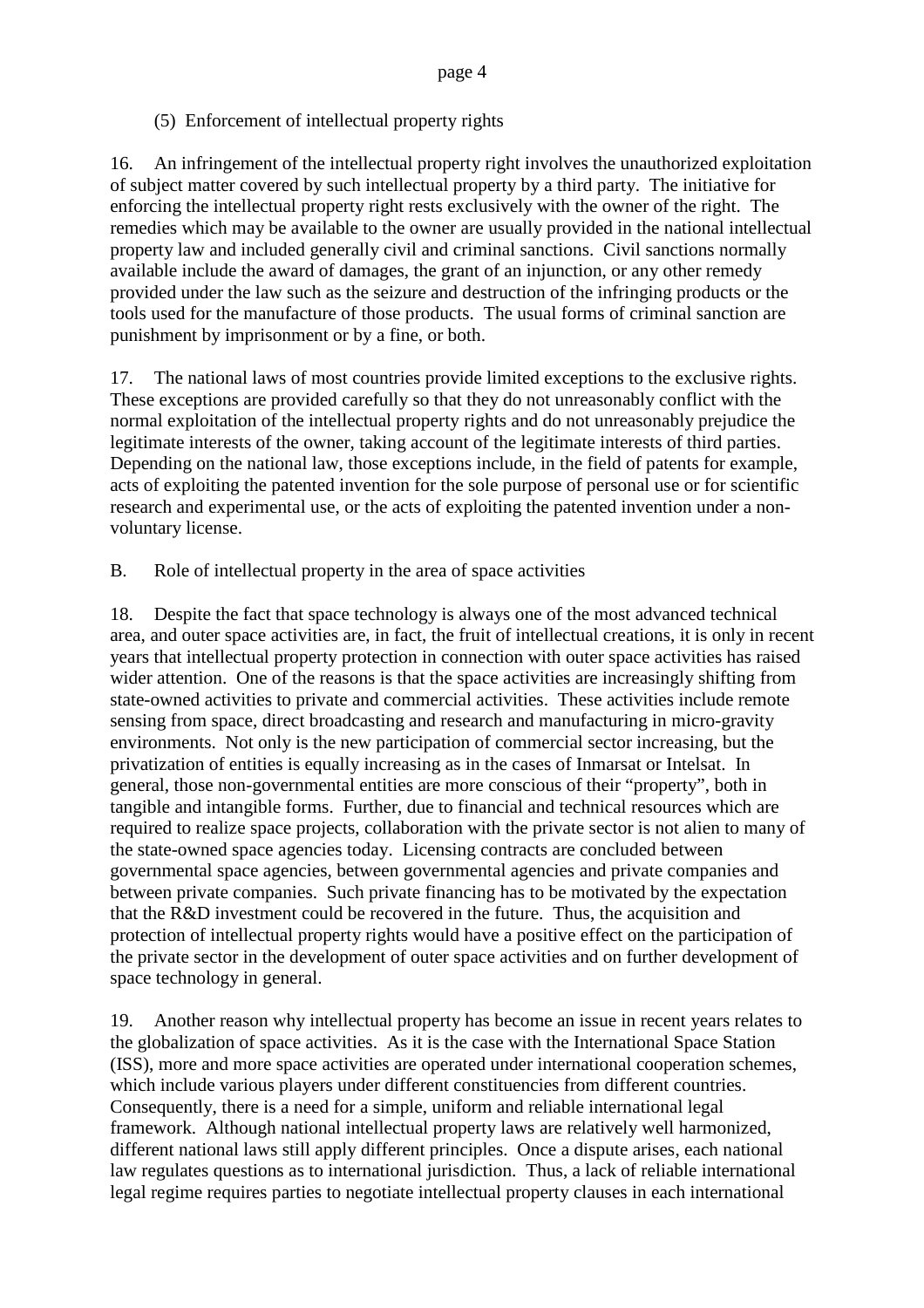cooperation agreement, which may include, for example, issues concerning ownership, rights of use, rights of distribution and licensing of data, information capable of legal protection and confidentiality. Obviously, while such a contractual agreement is valid among the parties concerned, it does not bind third parties.

20. Yet another reason may be that, due to the advancement of space technology, new business possibilities are emerging. For example, although it is still a dream for the general public, the development of space transportation technology have been clearing the way to space tourism.<sup>1</sup> Up to now, when discussing intellectual property matters in connection with space activities, the primary concerns have related to patent protection of inventions created or used in outer space, or copyright protection of databases using data acquired through space activities. If the space tourism becomes reality, the protection of trademarks and industrial designs in outer space may also become an important issue.

21. The importance of establishing a legal regime that effectively protects intellectual property in space cannot be overemphasized. Lack of legal certainty will influence the advancement of space research and international cooperation. Because of the large investments involved in space activities, a legal framework that assures a fair and competitive environment is necessary to encourage the private sector's participation in this field. Limited exclusive rights conferred by intellectual property protection would bring competitive benefits to right holders either by concluding a licensing agreement or by excluding competitors from using a given technology. The overall image of the company may be improved by intellectual property rights created in the company. For example, the acquisition of patents may be viewed as a proof of the technical competence of the company. The possibility of licensing intellectual property also has the advantage of allowing to negotiate a cross-license with other parties, particularly where a specific space technology concerned is a consolidation of various high-technologies. Further, legal mechanisms to establish and maintain security interests in intellectual property exists in certain countries.

# III. International conventions relating to intellectual property and outer space

- A. International principles concerning intellectual property
	- (1) Paris Convention for the Protection of Industrial Property

22. The Paris Convention for the Protection of Industrial Property (hereinafter referred to as the "Paris Convention"), which is the basic international treaty in the field of industrial property, does not expressly consider the question of inventions in outer space. However, it contains provisions establishing the national treatment principle (Article 2), the right of priority (Article 4) and common rules, including certain measures for the enforcement of intellectual property rights, which all the Member States must follow.

23. As regards patents, patents granted in different Member States for the same invention are independent of each other (Article 4*bis*: independence of patents obtained for the same invention in different countries). This means that, on the one hand, the granting of a patent for a given invention in one Member State does not oblige other Member States to grant a

 $1 - A$  company, which has brought two space tourists to space, is scouting location for a spaceport to send travelers on suborbital flights. [posted on March 16, 2004 at: http://www.cnn.com/2024/TRAVEL/03/16/space.tourism.reut/index.html]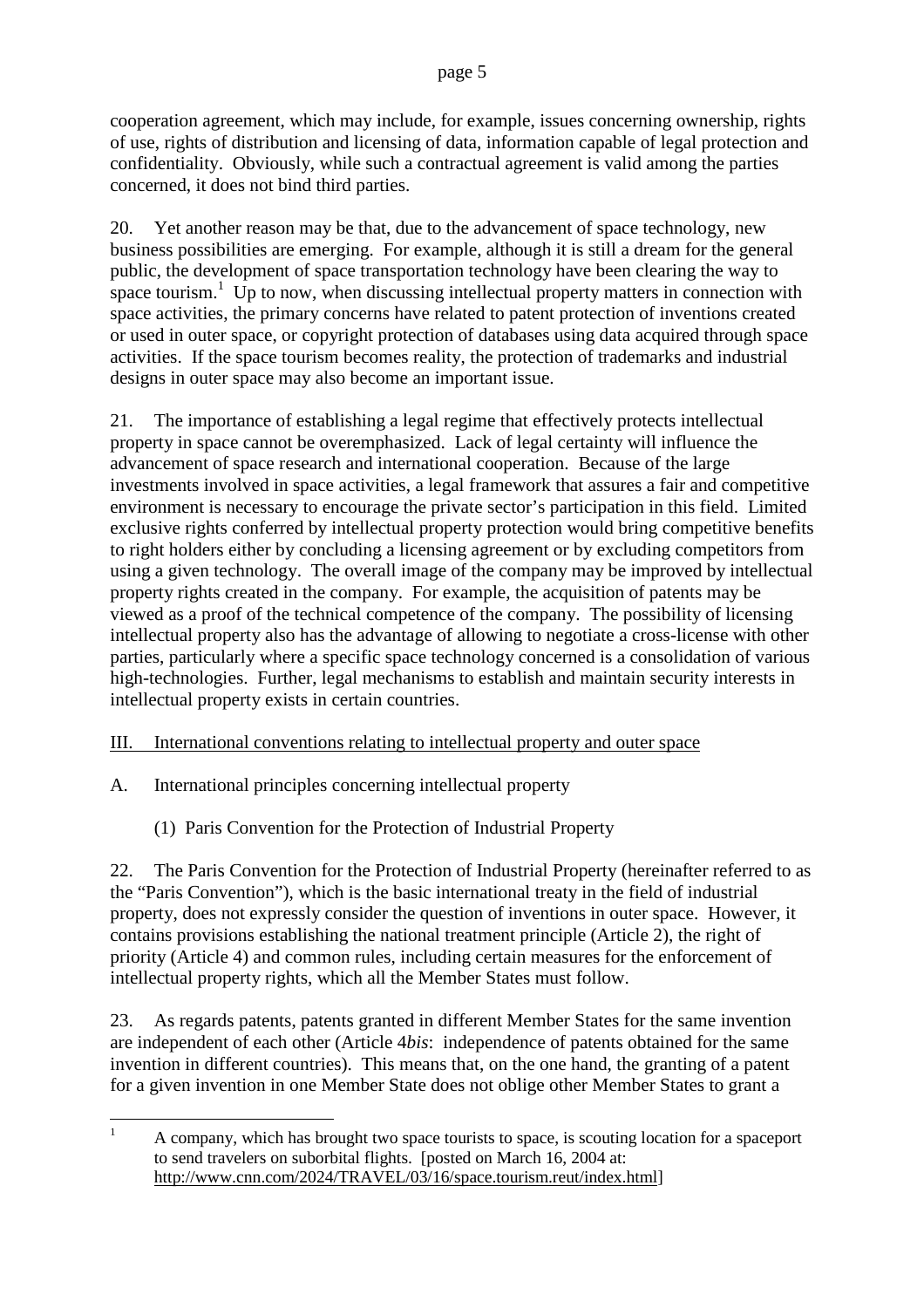patent for the same invention; on the other hand, a patent for a given invention cannot be refused, revoked or terminated in a Member State on the grounds that a patent applied for in another Member State for the same invention has been refused or has lost its effect in the latter State. Article 6 provides a similar rule with respect to registered marks.

24. Of particular interest with respect to outer space activities is Article 5*ter*, which provides that there is no infringement of the rights of a patentee in the case of:

(i) the use on board vessels of other countries of the Paris Union of devices forming the subject of the patent in the body of the vessel, in the machinery, tackle, gear and other accessories, when such vessels temporarily or accidentally enter the water of the said country, provided that such devices are used there exclusively for the needs of the vessel;

(ii) the use of devices forming the subject of the patent in the construction or operation of aircraft or land vehicles of other countries of the Paris Union, or of accessories of such aircraft or land vehicles, when those aircraft or land vehicles temporarily or accidentally enter the said country.

(2) Berne Convention for the Protection of Literary and Artistic Works

25. The Berne Convention for the Protection of Literary and Artistic Works (hereinafter referred to as the "Berne Convention") is the basic treaty in the field of copyright and related rights. As the Paris Convention, the Berne Convention does not expressly consider the question of intellectual property rights in outer space. However, it contains provisions establishing basic principles such as national treatment, the "independence" of protection and the principle of automatic protection, i.e., copyright protection may not be subject to any formality.

(3) WIPO Copyright Treaty (WCT)

26. The WCT provides, among other things, for the protection of (i) computer programs, whatever may be the mode or form of their expression, and (ii) the compilation of data or other material ("databases") in any form, which by reason of the selection or arrangement of their contents constitute intellectual creations. In particular, Article 8 assures the authors' right to enjoy the exclusive right of authorizing any communication to the public of their works, including the making available to the public of their works in such a way that members of the public may access these works from a place and at a time individually chosen by them. This Article is also applicable to transmissions to and from a spacecraft.

(4) The Agreement on Trade-Related Aspects of Intellectual Property Rights (TRIPS Agreement)

27. The Agreement on Trade-Related Aspects of Intellectual Property Rights (TRIPS Agreement) does not specifically address the question of outer space as such. In addition to the principle of national treatment in Article 3, Article 4 provides that, in principle, any advantage, favor, privilege or immunity granted by a Member to the nationals of any other country shall be accorded immediately and unconditionally to the nationals of all other Members ("most-favoured-nation treatment").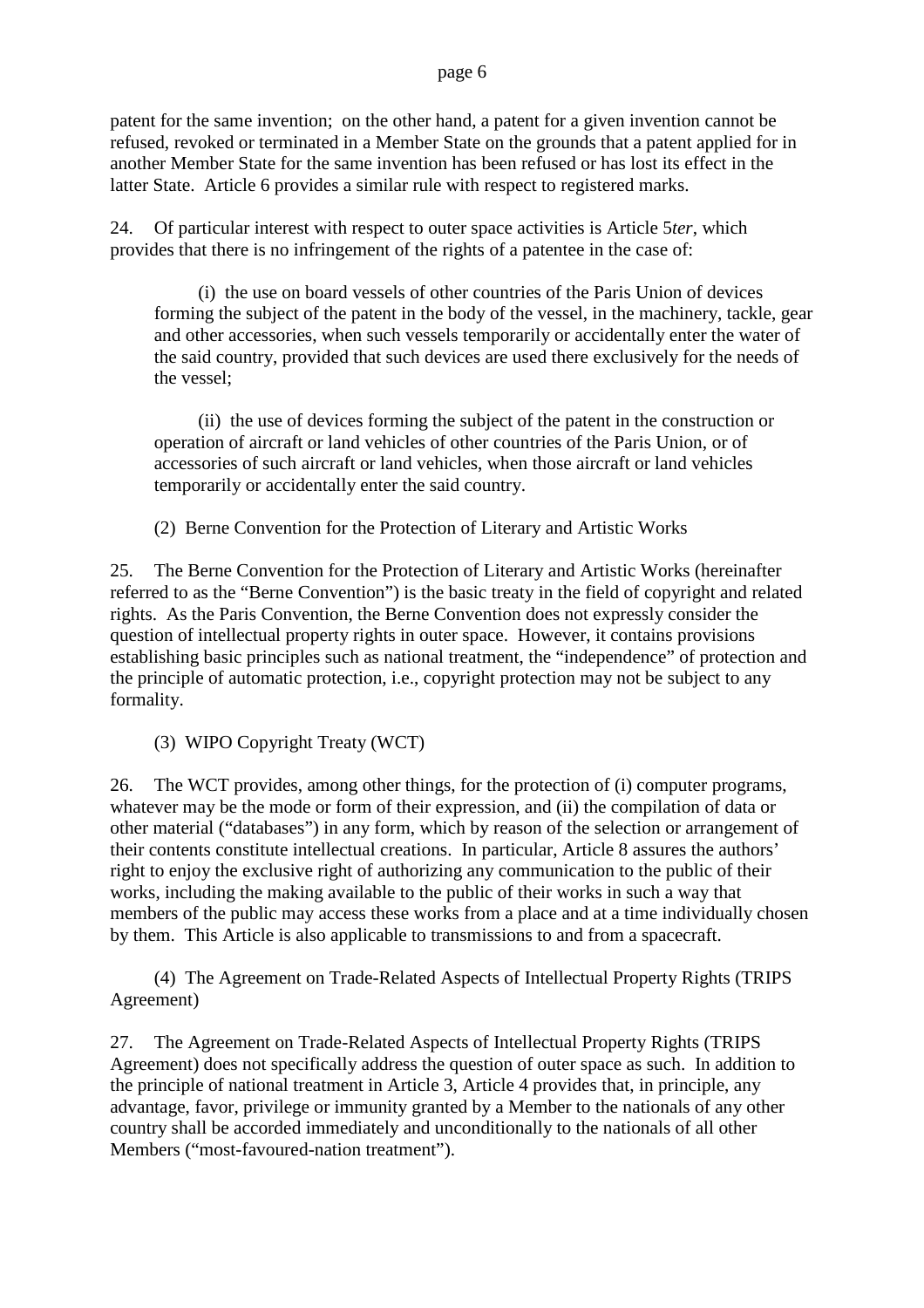28. Further, according to Article 27.1, patents must be available and patents rights enjoyable without discrimination as to the place of invention. Therefore, national law has to ensure that, with respect to inventions created in outer space, patents must be granted and enforceable in the territory in which it applies under the same conditions applicable to inventions created elsewhere.

B. International principles concerning outer space

29. The main body of current international space law is contained in five international agreements:

• Treaty on Principles Governing the Activities of States in the Exploration and Use of Outer Space, including the Moon and other Celestial Bodies (1967 Outer Space Treaty);

• Agreement on the Rescue of Astronauts, the Return of Astronauts and the Return of Objects launched into Outer Space (1968 Rescue Agreement);

• Convention on International Liability for the Damage Caused by Space Objects (1972 Liability Conventions);

• Convention on registration of Objects Launched into Outer Space (1975 Registration Convention); and

• Agreement Governing the Activities of States on the Moon and Other Celestial Bodies (1979 Moon Agreement).

None of those agreements contains a provision expressly dealing with intellectual property.

30. However, since it may assist in examining whether the general rules on intellectual property protection need adaptation or exceptions for the purposes of outer space activities, the following general principles under international space law are highlighted:

(1) Outer Space Treaty

31. Article I of the Outer Space Treaty provides the so-called "space benefits" clause according to which the exploration and use of outer space should be carried out "for the benefit and interests of all countries, irrespective of their degree of economic or scientific development, and shall be the province of all mankind." Further, it states that outer space should be "free for exploration and use by all States without discrimination of any kind, on a basis of equality and in accordance with international law" and that there should be "free access to all areas of celestial bodies." Article II provides for so-called "non-appropriation of space", according to which outer space is "not subject to national appropriation by claim of sovereignty, by means of use or occupation, or by any other means."

32. While non-appropriation of outer space has been agreed, Article VIII of the Outer Space Treaty establishes the principle that the State of registration has jurisdiction and control over space objects as well as personnel launched into outer space. It states that:

"A State to the Treaty on whose registry an object launched into outer space is carried shall retain jurisdiction and control over such object, and over any personnel thereof, while in outer space or on a celestial body. Ownership of objects launched into outer space, including objects landed or constructed on a celestial body, and of their component parts, is not affected by their presence in outer space or on a celestial body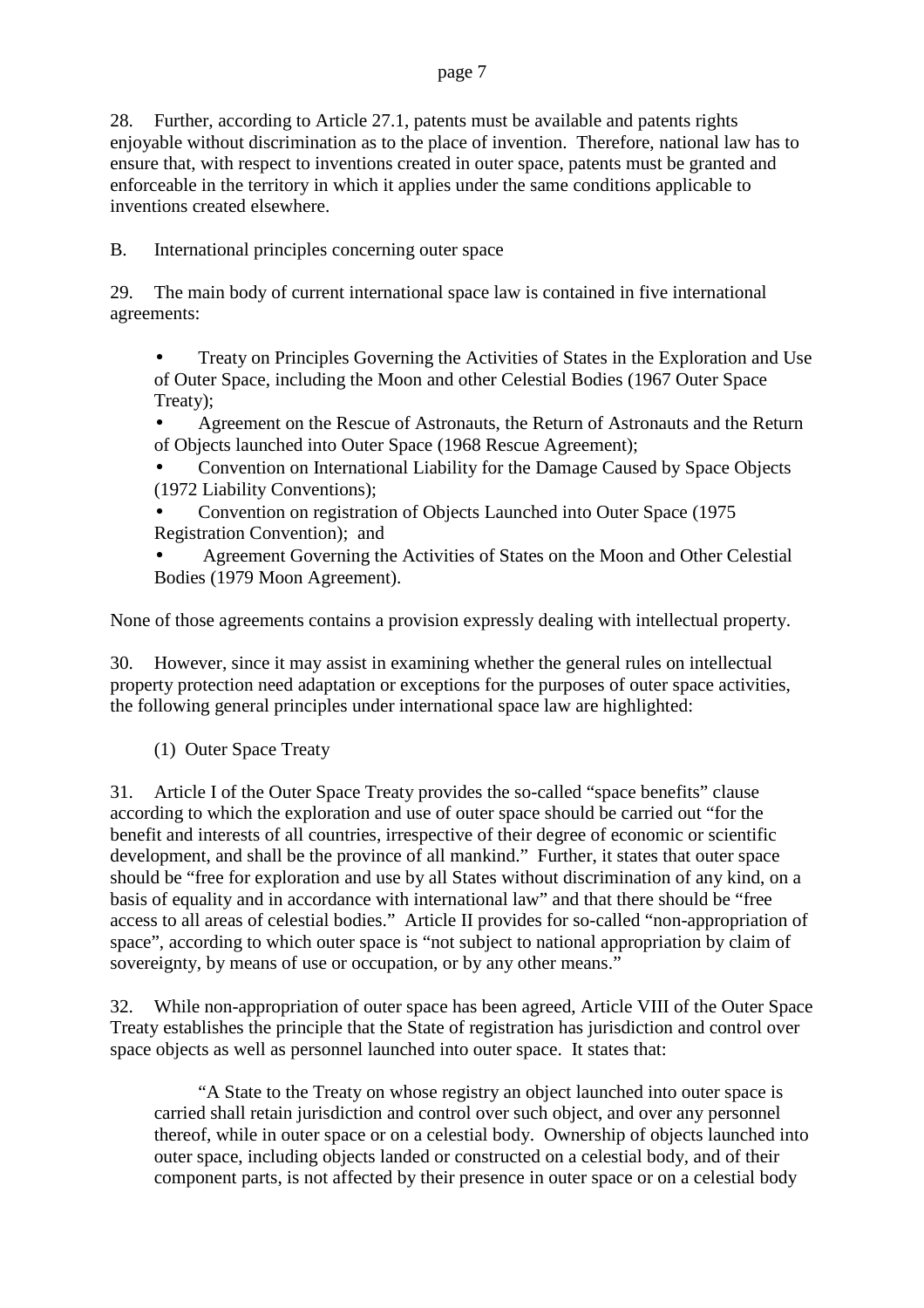or by their return to the Earth. Such objects or component parts found beyond the limits of the State party to the Treaty on whose registry they are carried shall be returned to that State Party, which shall, upon request, furnish identifying data prior to their return."

(2) Registration Convention

33. Article II of the Registration Convention provides that the launching State shall register the space object by means of an entry in an appropriate registry which it should maintain. The term "launching State" is defined in Article I(a) as "a State which launches or procures the launching of a space object" or "a State from whose territory or facility a space object is launched." According to Article I(b), the term "space object" includes component parts of a space object as well as its launch vehicle and parts thereof. Further, where there are two or more launching States in respect of a space object, they should jointly determine which one of them should register bearing in mind the provisions of Article VIII of the Outer Space Treaty, and without prejudice to appropriate agreements among the launching States on jurisdiction and control over the space object and over any personnel thereof. Article VII of the Registration Convention provides the possibility of an international intergovernmental organization registering its space objects under certain conditions.

(3) Declaration by the United Nations Committee on the Peaceful Uses of Outer Space on International Cooperation in the Exploration and Use of the Outer Space for the Benefit and the Interest of All States, Taking into Particular Account the Needs of Developing Countries.

34. An explicit reference to intellectual property rights is made in the Declaration by the United Nations Committee on the Peaceful Uses of Outer Space on International Cooperation in the Exploration and Use of the Outer Space for the Benefit and the Interest of All States, Taking into Particular Account the Needs of Developing Countries, which was adopted in 1996. Its second paragraph states:

"States are free to determine all aspects of their participation in international cooperation in the exploration and use of outer space on an equitable and mutually acceptable basis. Contractual terms in such cooperative ventures should be fair and reasonable and they should be in full compliance with the legitimate rights and interests of the parties concerned as, for example, with intellectual property rights."

# IV. Recent activities relating to outer space and intellectual property

35. In 1997, WIPO conducted a study, with the help of consultants from Europe, Japan and the United States of America, on the possible need for rules and/or principles for the protection of industrial property, in particular inventions, which are created or used in outer space. The discussion focused exclusively on international industrial property law questions. More general international law issues, for example, the question of territory and jurisdiction, the legal issues relating to the cooperation activities between space faring nations, and the legal questions arising between a regional space agency and its member States, were not examined.

36. The consultants raised, in particular, the following issues:

(a) clarification on the principle of Article 5*ter* of the Paris Convention;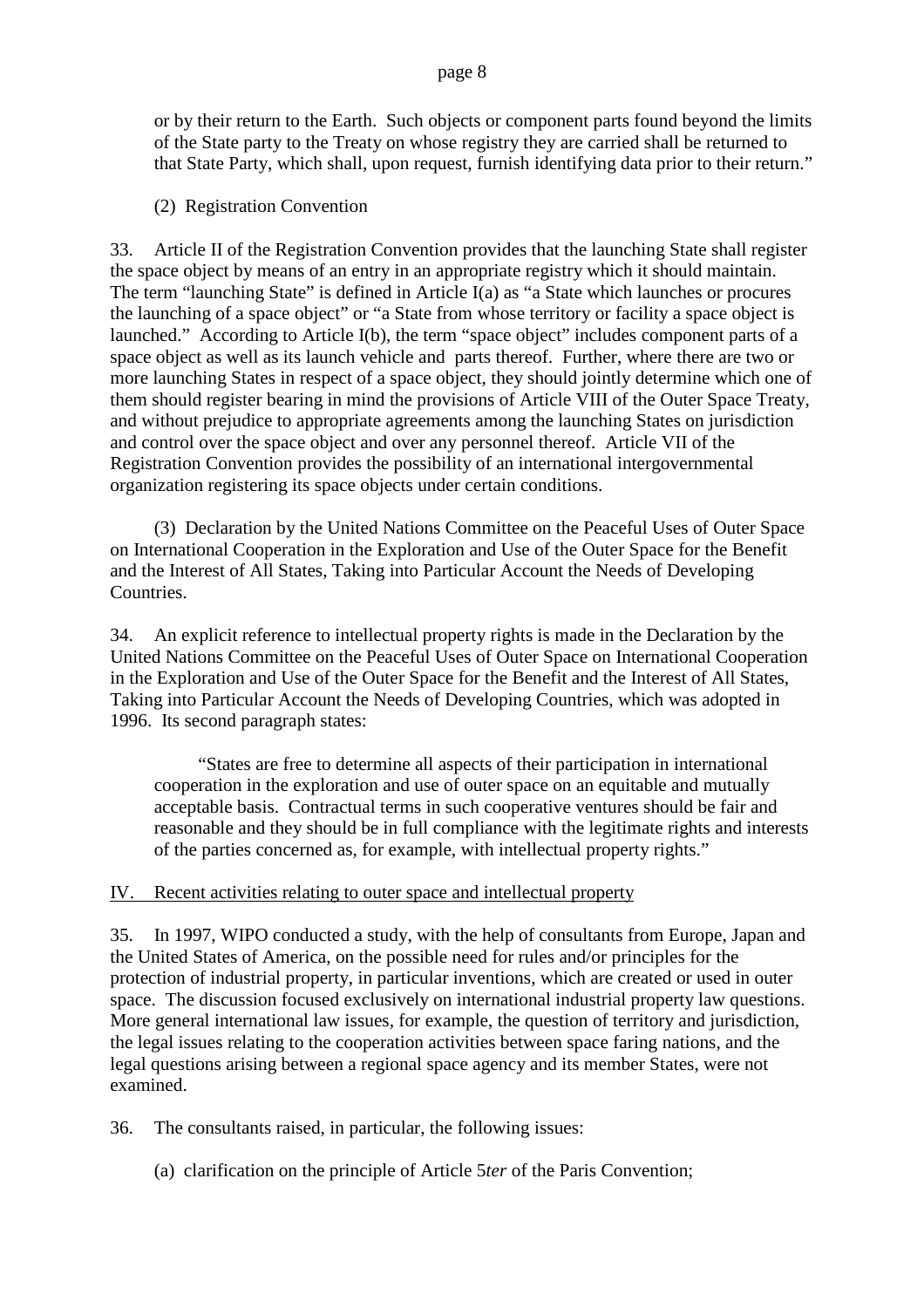(b) whether Member States of WIPO should clarify that the laws applicable to inventions in the territory of a country will also apply in the spacecraft registered by (under jurisdiction of) the said country;

(c) standardization of contractual clauses on the protection of inventions and confidential information, which are created or used in international cooperative agreements between the space faring nations.

However, the study came to the conclusion that, for the time being, there was no need for special international legislative provisions concerning the protection of inventions created or used in outer space, but that it is desirable that the International Bureau of WIPO give information on the existing protection of such inventions to interested States and organizations.

37. In July 1999, a Workshop on Intellectual Property Rights in Space was held in conjunction with the Third United Nations Conference on the Exploration and Peaceful Uses of Outer Space (UNISPACE III), which was a major intergovernmental conference for the purposes of creating a blueprint for the peaceful use of outer space in the  $21<sup>st</sup>$  century. The recommendations made by the Workshop were amended and adopted by the plenary of the Conference, and included in the Report of the Conference as follows:

"(a) More attention should be paid to the protection of intellectual property rights, in view of the growth in the commercialization and privatization of space-related activities. However, the protection and enforcement of intellectual property rights should be considered together with the international legal principles developed by the United Nations in the form of treaties and declarations, such as those relating to the principle of non-appropriation of outer space, as well as other relevant international conventions;

"(b) The feasibility of harmonizing international intellectual property standards and legislation relating to intellectual property rights in outer space should be further explored with a view to enhancing international coordination and cooperation at the level of both the State and the private sector. In particular, the possible need for rules or principles covering issues such as the following could be examined and clarified: applicability of national legislation in outer space; ownership and use of intellectual property rights developed in space activities; and contract and licensing rules;

"(c) All States should provide appropriate protection of intellectual property rights involving space-related technology, while encouraging and facilitating the free flow of basic science information;

"(d) Educational activities concerning intellectual property rights in relation to outer space activities should be encouraged."

38. Following the UNISPACE III, at the Legal Subcommittee of the Committee on the Peaceful Uses of Outer Space (COPUOS), some delegations proposed that intellectual property issues be included on the agenda to be considered by the Subcommittee. Such a proposal, however, did not find enough support by the Subcommittee Members. Although priority has been given to other activities due to the absence of any proposal by the member States concerning intellectual property in outer space, the International Bureau of WIPO has attended meetings and provided lectures on this topic on an ad hoc basis.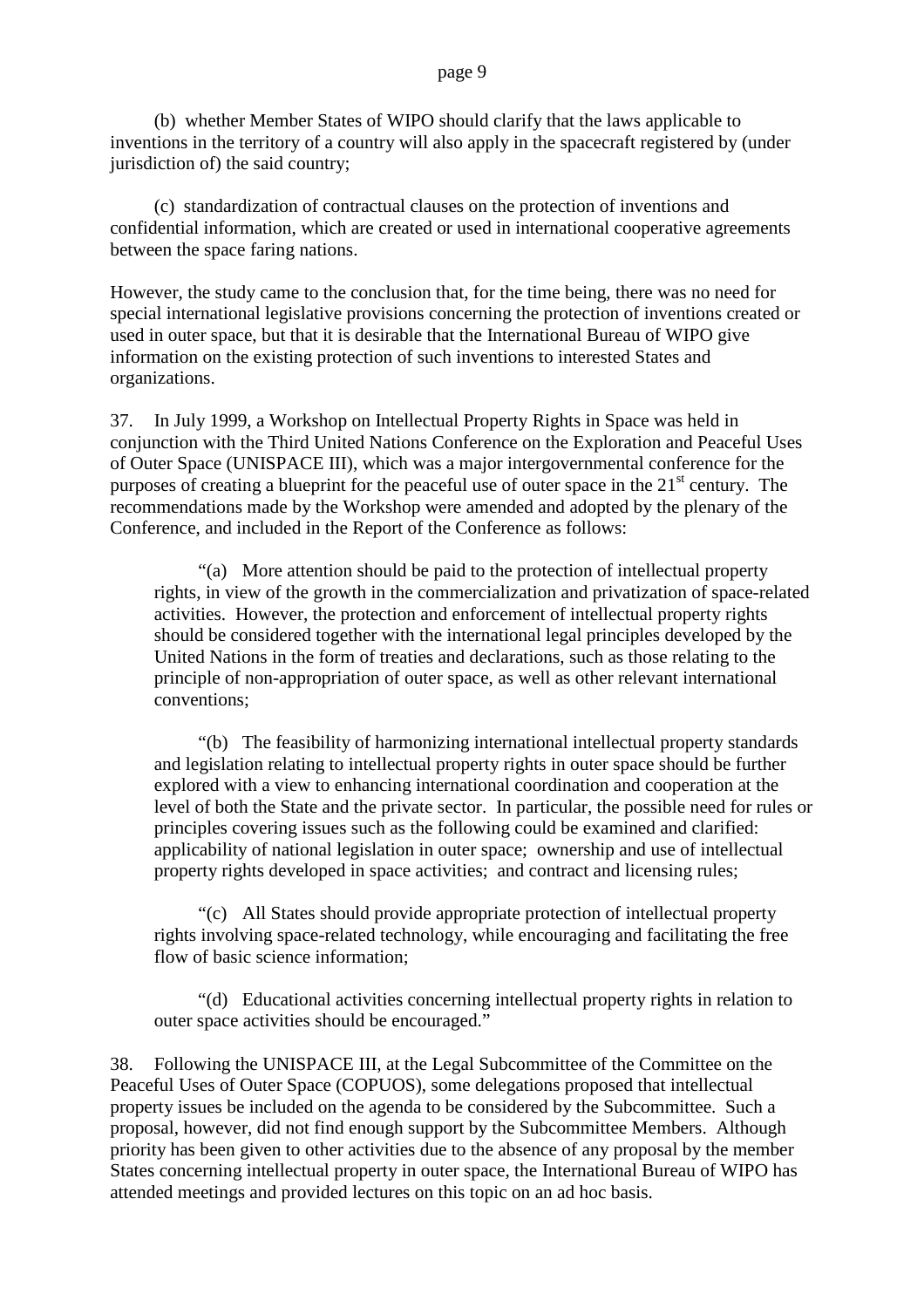## V. Issues

39. In view of the general legal principles under international intellectual property law and international space law as described above, various issues have been addressed in the context of intellectual property created or used in outer space in the past by scholars and practitioners. On the basis of the results of the study referred to in paragraphs 35 and 36 and the latest developments in this field, this Chapter describes some of the issues which might be relevant to the future development of space activities.

(1) Applicability of national/regional intellectual property law in outer space

40. As described above, national (and regional) laws on the protection of intellectual property in general apply only to the territory of the relevant country (or region). Thus, the acquisition and enforcement of intellectual property in a particular territory are governed by the applicable national (regional) intellectual property law. In other words, protection of intellectual property is subject to the applicable territorial legal framework. The treaties under the auspices of WIPO as well as the TRIPS Agreement have achieved a certain level of harmonization among national/regional laws. However, there still remain considerable differences among national/regional intellectual property laws which lead to a different level of intellectual property protection in the territory of each country (region).

41. On the other hand, one of the most important principles under international space law is the non-appropriation of outer space by any country (Article II of the Outer Space Treaty). The Outer Space Treaty, however, makes a distinction between "outer space *as such*" and "an object launched into outer space". As far as an object launched into outer space is concerned, in accordance with Article VIII of the Outer Space Treaty, the State on whose registry such an object is carried shall retain jurisdiction and control over that object, and over any personnel thereof. Further, the Registration Convention introduces a rule regarding who should register a space object. According to that Convention, a "launching State", which is a State that launches or procures the launching of a space object or a State from whose territory or facility a space object is launched, should register the space object with an appropriate registry. Where there are two or more launching States, they should determine among themselves which one of them should register the object, without prejudice to appropriate agreements concluded among the launching States on jurisdiction and control over the space object and over any personnel thereof. Therefore, according to international space law, the country of registry retains jurisdiction and control over the space object and over any personnel thereof unless otherwise agreed among the launching States. In other words, jurisdiction and control over the space object and its personnel is determined by the nationality (registering State) of the space object.

42. The question arises whether the territorial jurisdiction under intellectual property law permits the extension of each national (and regional) law to the objects which the respective country has registered and launched into outer space. In this respect, a distinction, however, should be made between activities carried out in outer space and activities relating to outer space which are carried out on the territory of a country or on the territories of several countries. Following the general principle of territoriality of intellectual property rights, the acquisition and enforcement of intellectual property rights related to intellectual creations which were made in outer space but which are used in one or more territories on Earth are, in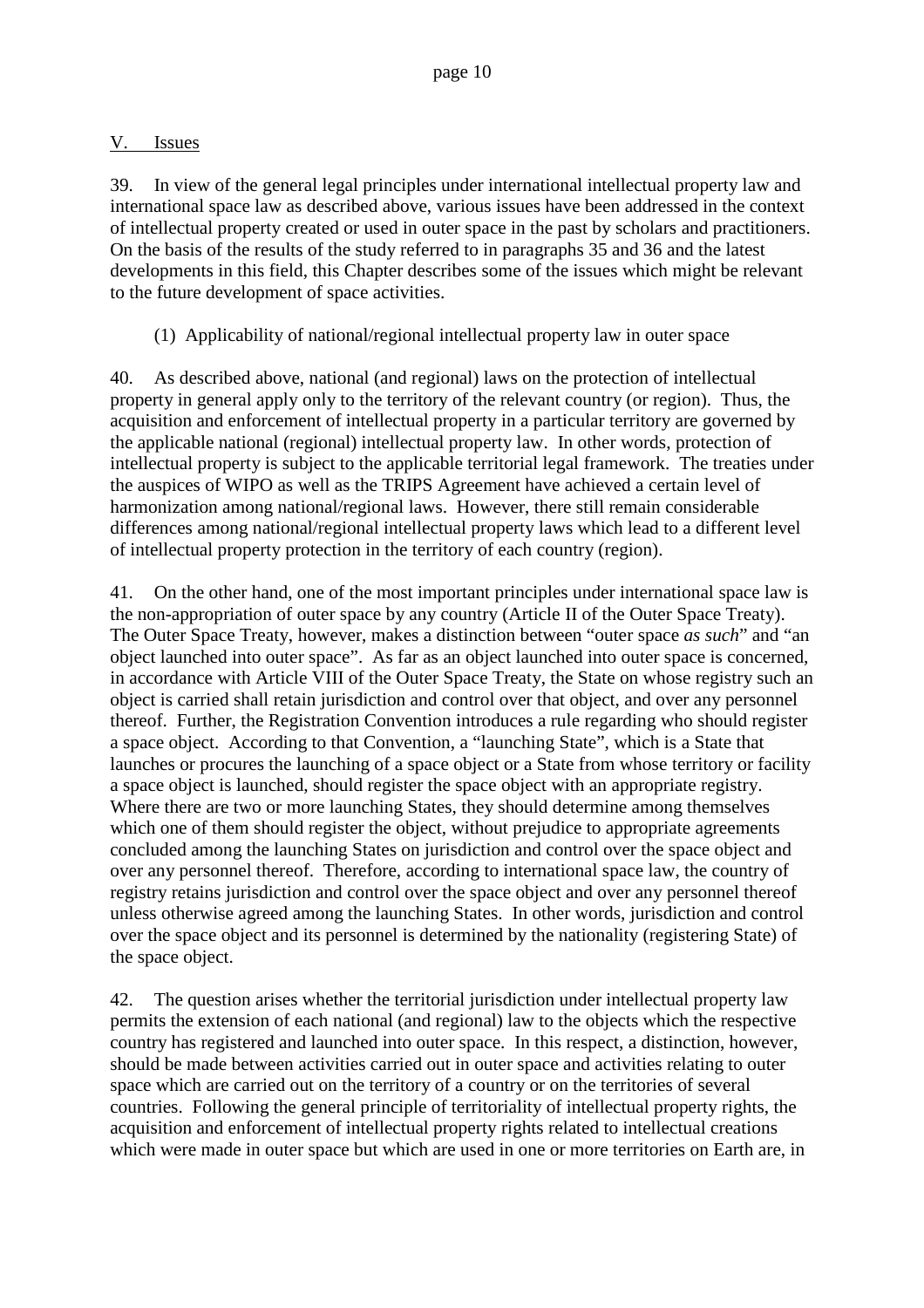general, governed by the national (or regional) intellectual property law of the country or countries concerned.<sup>2</sup> Therefore, a separate consideration as to the applicability of general intellectual property rules may be needed only in so far as activities are carried out in outer space, regardless of the place where the invention was made.

43. The United States of America is the only country that has enacted an explicit provision establishing a link between the three key elements: inventions, jurisdiction and territory. Section 105 of 35 U.S.C. (Inventions in outer space) reads as follows:

"(a) Any invention made, used, or sold in outer space on a space object or component thereof under the jurisdiction or control of the United States shall be considered to be made, used or sold within the United States for the purposes of this title, except with respect to any space object or component thereof that is specifically identified and otherwise provided for by an international agreement to which the United States is a party, or with respect to any space object or component thereof that is carried on the registry of a foreign state in accordance with the Convention on Registration of Objects Launched into Outer Space.

"(b) Any invention made, used or sold in outer space on a space object or component thereof that is carried out on the registry of a foreign state in accordance with the Convention on Registration of Objects Launched into Outer Space, shall be considered to be made, used or sold within the United States for the purposes of this title if specifically so agreed in an international agreement between the United States and the state of registry."

Therefore, the patent law of the United States of America provides quasi-territorial effect on a space object that is carried on the registry of the United States of America, unless otherwise agreed by an international agreement.

44. In other countries, there is no explicit statutory provision of this kind, except that, by virtue of the ratification of the 1988 Intergovernmental Agreement (see paragraph 47, below), German intellectual property law is applicable to the ESA-registered elements. Some argue that, in the absence of an explicit legal provision, the applicability of national intellectual property law on space objects registered by that State is doubtful.<sup>3</sup> Some others are of the opinion that in consideration of the broad concept of territoriality according to which national patent law may be applicable on ships which fly that State's flag on the high seas and on aircrafts which are registered by that State, the national patent law might be applicable by way of analogy to space objects registered in that State, even if the national patent law does not

<sup>&</sup>lt;sup>2</sup> For example, according to Article 27.1 of the Agreement on Trade-Related Aspects of Intellectual Property Rights (TRIPS Agreement), patents should be available and patents rights enjoyable without discrimination as to the place of invention. Therefore, the same principles should apply to inventions created in outer space and used in the territory of a given country. That is, in order to enforce a patent for an invention created in outer space in a territory of a certain country, an application for a patent shall be filed, and a patent shall be granted, in, or with effect for, that country in accordance with the applicable law of that country.

<sup>&</sup>lt;sup>3</sup> Anna Maria Balsano, "Industrial Property Rights in Outer Space in the International Governmental Agreement (IGA) on the Space Station and the European Partner", 35<sup>th</sup> Colloquium on the Law of Outer Space, Washington D.C., August 28 to September 5, 1992; Glenn H. Reynolds, "Legislative Comment: The Patents in Space Act", 3 Harv. J. Law & Tec 13, Spring, 1990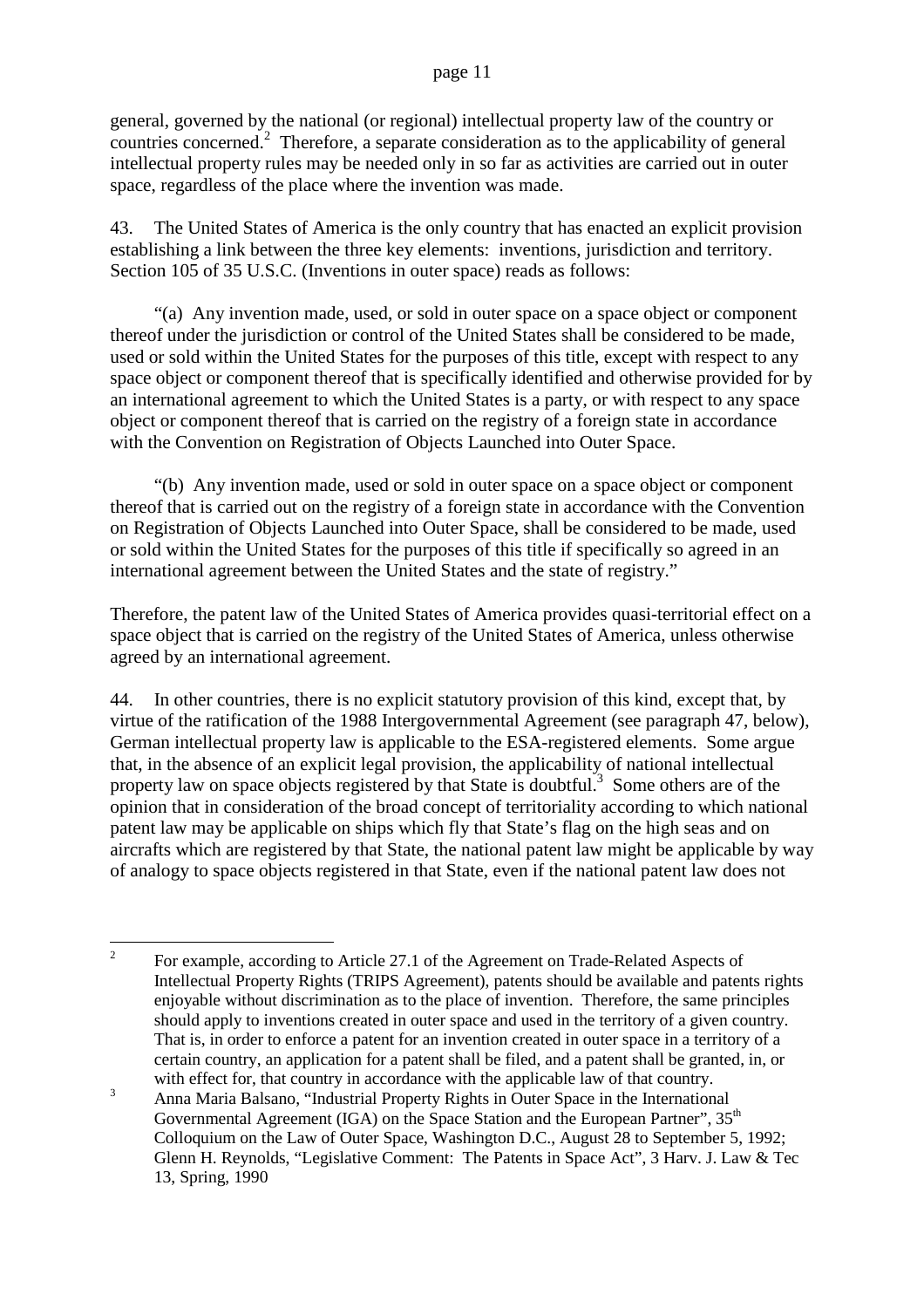expressly provide such applicability to space objects.<sup>4</sup> It should be noted that, in order to clarify this uncertainty in Europe, the Proposal for the Council Regulation on the Community Patent, issued by the European Commission (document COM(2000) 412), provides that the Regulation should apply to inventions created in outer space, which are under the jurisdiction and control of one or more member States in accordance with international law.

45. A similar kind of legal uncertainty also exists in the field of trademarks and industrial designs.

46. As regards copyright protection, the determination of jurisdiction of a spacecraft is less important, because it is the author's nationality which, in the first place, determines the status of the work as regards its protection. According to Article 3(1)(a) and (2) of the Berne Convention, the Convention applies to authors who are nationals of one of the countries of the Berne Union or who have habitual residence in on of those countries. Only in the case of non-protected authors, the place of the first publication is of importance (Article 3(1)(b) of the Berne Convention). However, since publication normally involves a significant number of copies, it is not likely to occur in outer space, at least in a near future. This would mean, for example, that if a database is created on a spacecraft, its status as regards protection under the Berne Convention will depend on the nationality of its creator.

47. The determination of the jurisdiction as far as intellectual property is concerned should be clearly defined, particularly where more than one country is involved in the launching of the elements of a space station. A good example of how a joint government administration can lead to a specific agreement on jurisdiction and control over the elements of an international space station is the Agreement on Cooperation in the Detailed Design, Development and Operation and Utilization of the Permanently Manned Civil Space Station among the governments of the United States of America, the Member States of the European Space Agency (ESA), Japan and Canada (the Intergovernmental Agreement (IGA)), concluded in 1988. Although the 1988 IGA was upgraded by the Agreement Concerning Cooperation on Civil International Space Station, concluded in 1998, which included the participation of the Russian Federation to the cooperation project, both Agreements contain, in Article 21, a provision establishing an intellectual property regime for the international space station.

48. In principle, Article 21.2 of the IGA stipulates that, for the purposes of intellectual property law, an activity occurring in or on a Space Station flight element should be deemed to have occurred only in the territory of the Partner State of that element's registry. As regards the European Partner States, a separate rule is necessary, since the European Partner States delegate to the ESA the responsibility to register the ESA flight elements. Article 21.2 of the IGA provides that, for the purposes of intellectual property law, any European Partner State may deem the activity to have occurred within its territory for ESA registered elements. Thus, with respect to all types of intellectual property law, the principle of quasi-territoriality is implemented on the Space Station, though ESA registered elements could be considered as a "common territory" of the European Partner States.

<sup>&</sup>lt;sup>4</sup> Arnold Vahrenwald, "Industrial Property on the Space Station FREEDOM", E.I.P.R., Vol. 15, No. 9, 1993, at footnote 22 referring to Beier and Stauder "Weltraumstationen und das Recht des geistgen Eigentums", GRUR Int. (1985)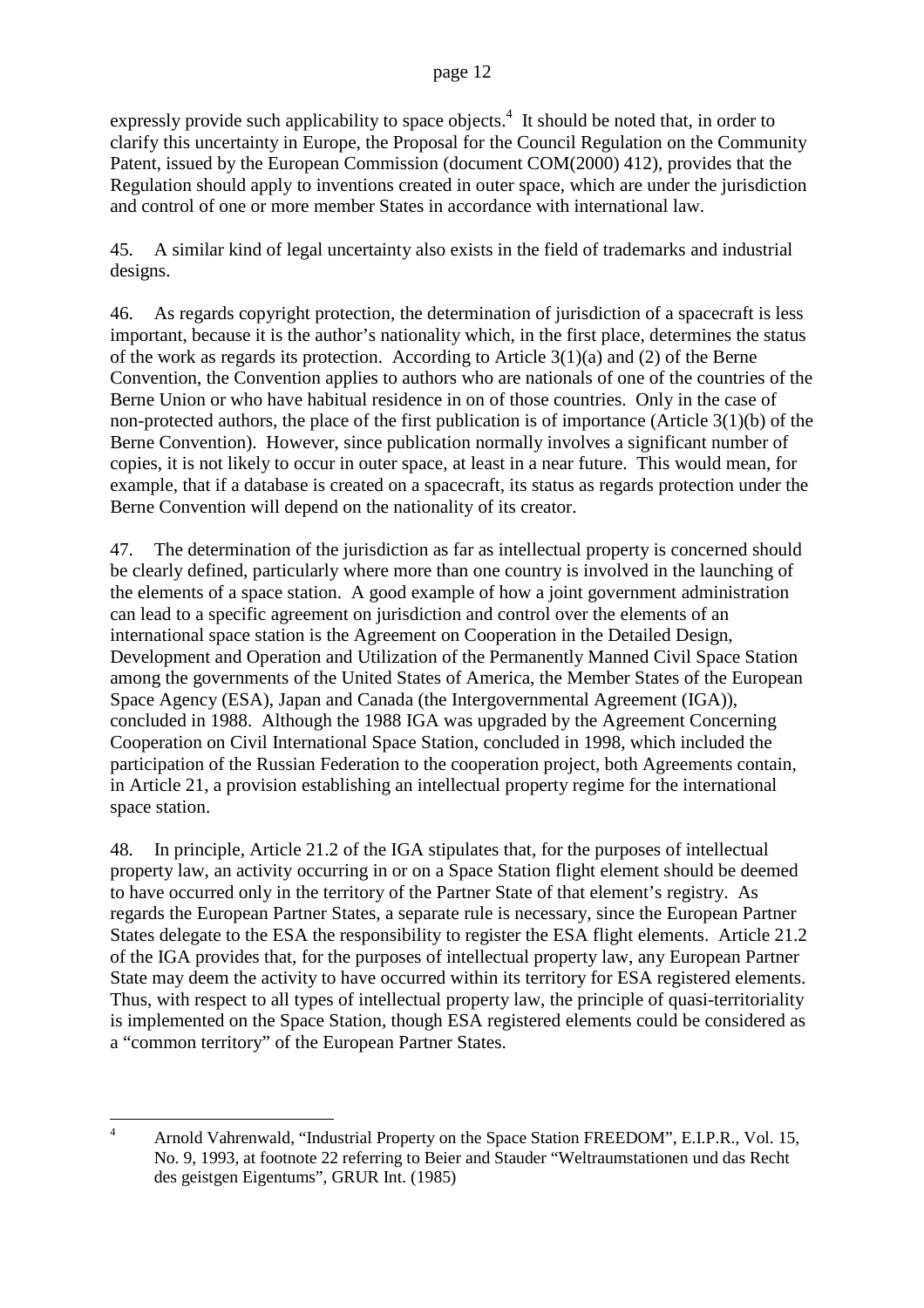49. The prerequisite for the applicability of the principle of quasi-territoriality is the registration of "all" the space objects which might have a connection with intellectual property, that is, not only the spacecraft and the elements of the space station, but also, for example, an advertisement panel in outer space which might bare a trademark. It was reported that the current Registration Convention raised some practical difficulties, such as a different interpretation of the definition of the term "space object" and the accuracy of the registration carried out by the Contracting States. Further, the Registration Convention does not contain a provision regarding changes of ownership of the registered space object, which was probably not foreseen at the time the Convention was concluded.<sup>5</sup>

50. Although the maritime law also applies the quasi-territorial principle to ships and to ships on the high sea, in the case of the international space station, each segment, to which the intellectual property law of each registered State applies, is located in proximity. Such a physical proximity might highlight the differences among national intellectual property laws. For example, the use of a certain invention, or a certain mark, could be considered as an infringement of a patent, or a trademark, in one segment while no problem would arise in the neighboring segment.

(2) Enforcement of intellectual property rights in outer space

51. As described above, enforcement of intellectual property rights relating to intellectual creations which were made in outer space but which are used in one or more territories on Earth are, in general, governed by the national (or regional) law of the country or countries concerned. As regards satellite broadcasting, inasmuch as a satellite transmitting signal is merely a conduit for Earth-based receivers, this would seem to constitute use on Earth, not in outer space.

52. Adopting the quasi-territoriality principle to a space object would mean that matters of jurisdiction as well as questions of applicable law with respect to such a space object are subject to the national law of the registry country of the space object. Provided that any intellectual property infringed in outer space is treated as if infringement had occurred within the territory of the particular country, the same level of enforcement in that country should be available in respect of inventions, signs and creations used in outer space. At least within a foreseeable future, activities of human beings in outer space would be confined to activities in a space station or physically connected to the space station. Therefore, the primary concerns about the enforcement of intellectual property in outer space may relate to the manufacturing and use of patented inventions as well as the use of copyrighted products, such as software, in outer space. As regards registered signs such as trademarks, in the future, it is not excluded that those signs would be unlawfully used on an advertisement panel set-up in outer space or, once space tourism becomes a reality, that space souvenirs sold in outer space might carry those signs.

53. For disputes arising within the boundaries of a country, it is a national law that will determine which court is competent to decide intellectual property disputes, including intellectual property infringement cases and validity of registered intellectual property rights.

<sup>5</sup> Petr Lála, "The United nations Register of Objects Launched into Outer Space", Joint United Nations/International Institute of Air and Space Law Workshop on Capacity Building in Space Law, The Hague, November 18 to 21, 2002 [http://www.oosa.unvienna.org/SAP/act2002/spacelaw/presentations/index.html]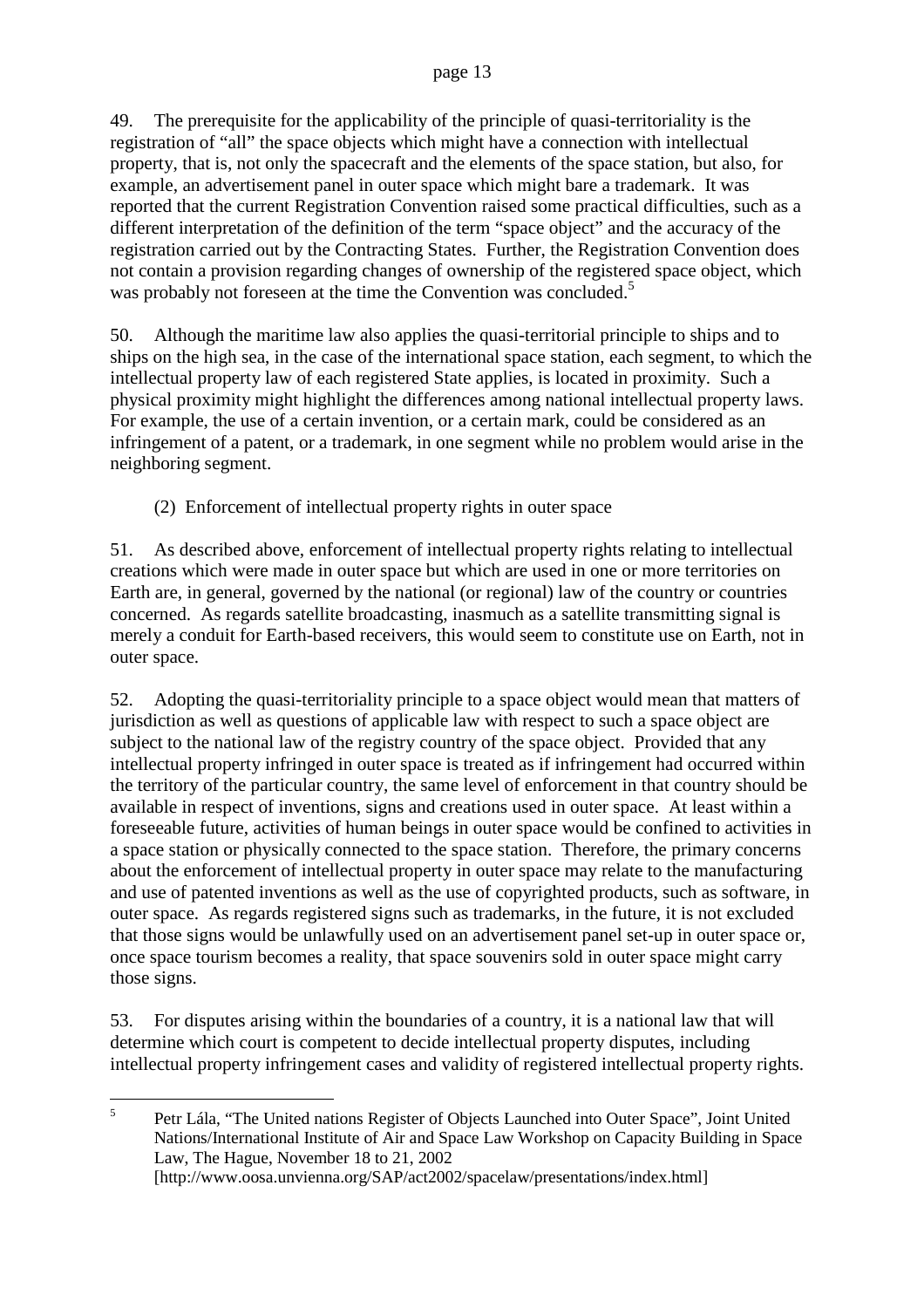In case of cross-border litigation, the situation is more complicated. Generally, matters of jurisdiction, applicable law and recognition and enforcement of foreign judgements are subject to a country's national rules of private international law. Since harmonization in this respect is still limited, a whole set of national private international laws coexist, and crossborder litigation often requires a complex analysis of questions of jurisdiction.

54. Nevertheless, in general, a number of jurisdiction laws set forth the complementary concepts of "general jurisdiction" and "special jurisdiction". General jurisdiction is based primarily on the "*actor sequitur forum rei*" principle, the idea behind which is that the plaintiff must bring suit against the defendant in the State of his domicile, habitual residence or principal place of business. Special jurisdiction rules focus more on the issue at stake, and refer jurisdiction in intellectual property matters, for example, to the place where a registration or deposit has been made, or in cases of intellectual property infringements considered as tort, where the harmful event took place or the damage occurred.

55. At the international level, a widely accepted multilateral instrument which covers jurisdiction and the enforcement of foreign judgements (including intellectual property disputes) does not yet exist. On a regional scale, in Europe, the fundamental instrument on jurisdiction is the Council Regulation 44/2001 on Jurisdiction and the Recognition and Enforcement of Judgements in Civil and Commercial Matters (Brussels I). As regards intellectual property litigation, Brussels I distinguishes between proceedings concerned with the registration or validity of patents, trademarks, designs and other intellectual property rights which require registration or deposit, and jurisdiction in other disputes involving intellectual property rights. Disputes involving the registration and validity of registered intellectual property rights are under exclusive jurisdiction of the courts of the Member State in which the deposit or registration has been applied for or has taken place. For other types of intellectual property disputes, it provides that the general and special jurisdiction rules of Brussels I apply. According to the Brussels I, general jurisdiction is based on the defendant's domicile in a Member State, irrespective of the defendant's nationality. Further, in matters relating to a contract, the courts of the place where the contractual obligation in question was to be performed and, in cases of tort, the courts of the place where the harmful event occurred or may occur have special jurisdiction.

56. As a part of contractual agreement, parties of a contract may determine, for example, a specific court, or the courts of a specific country, to have jurisdiction over disputes arising between them in connection with that contract. Such "choice of court clauses" are particularly common in international commercial agreements. Despite the prevalence in contracts, national systems vary considerably as to the prerequisites of choice of court clauses. While a number of countries place strict formalities on the acceptance of such clauses, such as the identification of a particular court, other countries also limit the possibility of choice of court clauses to business-to-business contracts, or provide special requirements and limitations for clauses involving consumers. In order to harmonize at least some of those issues, and to create greater predictability and reliability in this field, a draft Convention on choice of court agreements has been discussed under the auspices of the Hague Conference on Private International Law. In this context, the discussion on intellectual property matters focuses, in particular, on the question as to which intellectual property rights should be covered by the Convention.<sup>6</sup>

<sup>&</sup>lt;sup>6</sup> The Preliminary draft Convention on exclusive choice of court agreements can be found at: http://www.hcch.net/e/workprog/jdgm.html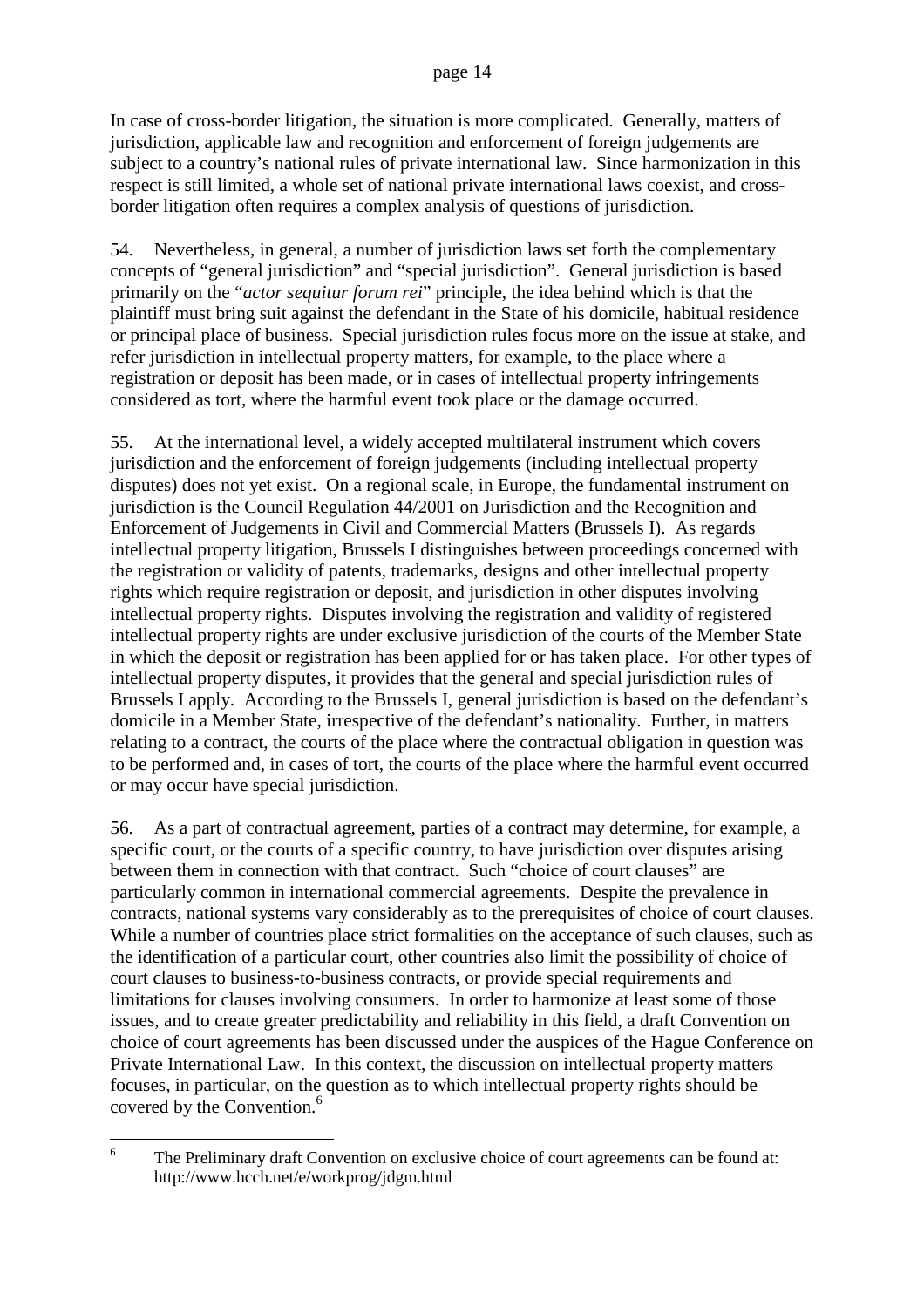57. Under the IGA, since the ESA elements are treated as if it were a "common" territory of the European Partner States, each of them could enforce its intellectual property law. In terms of enforcement of intellectual property rights, therefore, it needs certain additional rules regarding the intellectual property which is protected in more than one European Partner State. The question arises whether a single act that occurred in or on an ESA-registered element constitutes infringement of the same intellectual property rights owned by the same owner in more than one European Partner State. Could the right holder be entitled to compensation in accordance with each national law of the European Partner States concerned for a single act that occurred in or on the ESA registered-element? According to Article 21(4) of the IGA, where a person or entity owns intellectual property which is protected in more than one European Partner State, that person or entity could bring the proceedings against infringement only in one country.

58. Another question arises where the intellectual property right was granted with respect to the same subject matter in more than one European Partner State, and was transferred to another party in some, but not all, of those European Partner States. Could each right holder be entitled to compensation in accordance with the national law of the European Partner State concerned for the single act that occurred in or on the ESA registered-element? Article 21(4), second sentence provides that, where the same act of infringement in or on the ESA-registered element gives rise to actions by different intellectual property owners by virtue of more than one European Partner State's deeming the activity to have occurred in its territory, a court may grant a temporary stay of proceedings in a later-filed action pending the outcome of the earlier-filed action. Thus, the court has the discretion of deciding for an order of a temporary stay of the proceedings. However, in accordance with Article 21(4), third sentence, where more than one action is brought by different right owners, satisfaction of a judgement rendered for damages in any of the actions should bar further recovery of damages in any pending or future action of infringement based upon the same act of infringement. Therefore, from the viewpoint of intellectual property owners, much depends on the quick expedition of litigation in the different States.

59. In addition, enforcement of intellectual property rights in or on the ESA-registered elements may require further adjustment to the traditional "territorial" concept of intellectual property rights as far as licensing agreements are concerned. For example, a licensee x under the national law of European Partner State X in relation to a certain patent in the State X and a licensee y under the national law of another Partner State Y in relation to the same patent registered in the State Y may not be the same party. Do both licensees x and y have a right to use the patented technology in accordance with the terms and conditions of the licensing agreements in or on the ESA-registered elements in outer space? Where a patent with respect to the same subject matter is owned by a third party z in another European Partner State Z, could the owner z prevent the licensees x and y from using the patented technology in or on the ESA-registered elements by virtue of assuming that the patented technology is used in the territory of the State Z without the owner's consent? In order to answer those questions, Article 21(5) of the IGA provides that no European Partner State may refuse to recognize a license for the exercise of any intellectual property right if that license is enforceable under the law of any European Partner State, and compliance with the conditions of such license should also bar recovery for infringement in any European Partner State. Thus, it seems that a non-exclusive licensee in any of the European Partner States could use the licensed subject matter in or on the ESA-registered elements in accordance with the terms and conditions of the licensing agreement, without being in conflict with other licensees and right holders in other European Partner States.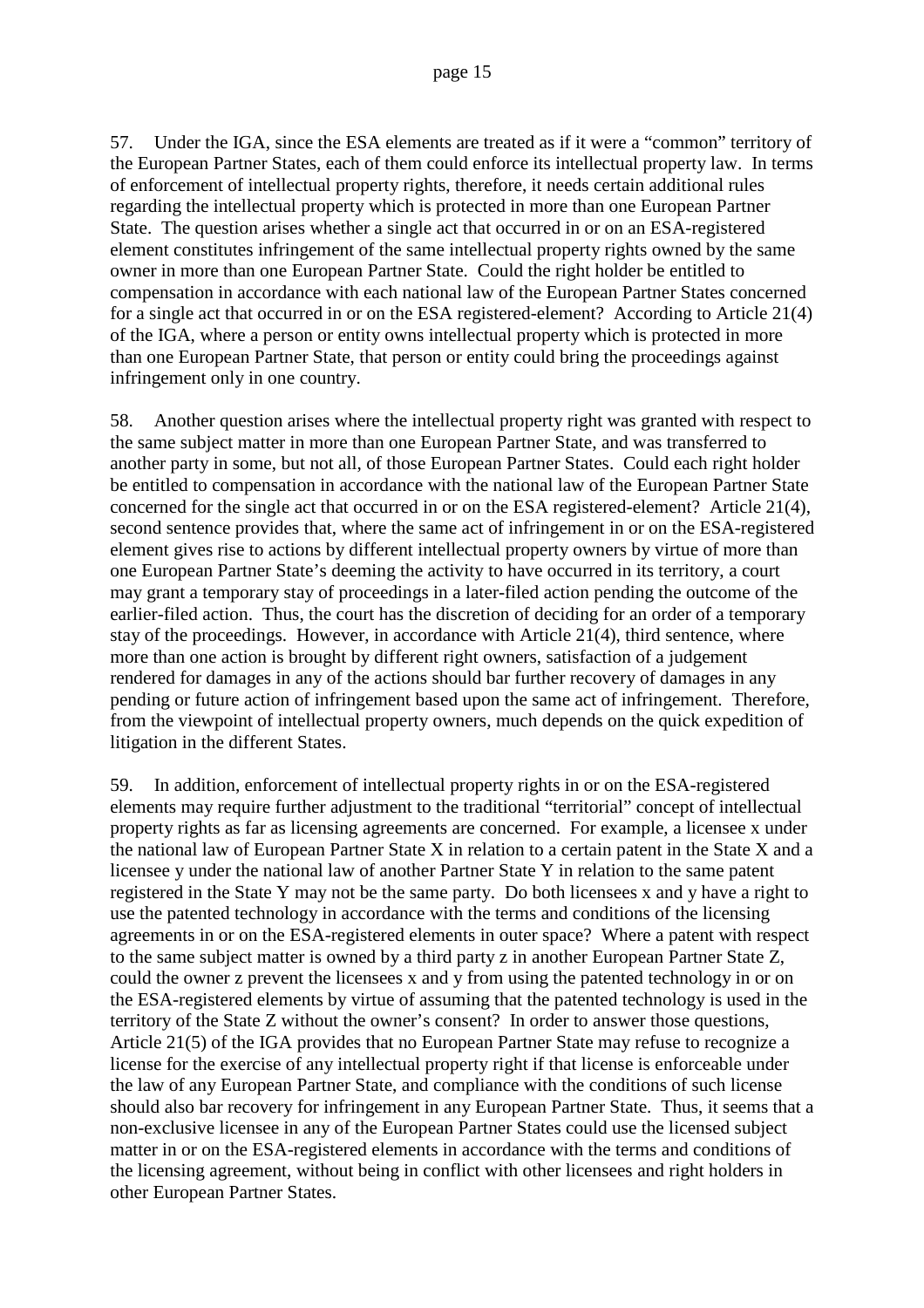60. In sum, as regards the elements registered by the ESA, the IGA intends to provide practical solutions to bridge the "national territory" approach adopted in respect of the enforcement of intellectual property rights on Earth and the assumption that the ESAregistered elements are deemed to be a "common territory" of all European Partner States. In addition to the fact that such an adjustment creates another layer of complexity, $\frac{7}{1}$  some argue that it is not clear how an injunction issued by a national court could be executed on the space station in view of the fact that the ESA and its staff members enjoy the legal privileges and immunities provided for in the ESA Convention.<sup>8</sup> It is also pointed out that, since Article 21(4) of the IGA concerns the same subject matter protected in more than one European Partner State, the identification of the same subject matter may not always be straightforward, in particular with respect to patents with claims drafted differently.<sup>9</sup> Further, in addition to the general difficulties found in the enforcement of intellectual property at the international level, in outer space, it would be more difficult to detect infringing activities and to provide evidence for the alleged infringement.

61. It should be noted that, in the field of patents, many national laws provide that the rights conferred by a patent should not extend to the use of patented subject matter for the purposes of non-commercial experimentation and research. What constitutes "non-commercial" activities and the definition of the term "experimentation and research" differ from one country to another. The underlying objective of such an exception, however, is to provide a balance between the patentee who obtains exclusive rights and third parties who wish to test the reproducibility and usefulness of the patented invention or who wish to further develop the technology by way of experimenting with the patented subject matter. Since many activities in outer space could be characterized as experimental and research activities, certain uses of patented technology in outer space may fall under the experiment and research exemption, depending on the scope of the experiment and research exemption clause under the national law.

(3) Role of arbitration and mediation

62. By their nature, outer space activities often involve intellectual property rights registered in one or more jurisdictions. Inevitably, the increase in the number of international commercial contracts regarding space activities also increases the likelihood of disputes arising. Considering the origin and nature of such disputes, mediation, arbitration or other alternative dispute resolution (ADR) procedures may offer advantages that are particularly relevant to space activities, namely:

*(i) A single procedure*. Through ADR, the contractual parties can agree to resolve in a single procedure a dispute involving intellectual property rights that are protected in a number of different countries, thereby avoiding the expense and complexity of litigation in any jurisdiction(s) that may apply and the risk of inconsistent results.

<sup>&</sup>lt;sup>7</sup> René Oosterlinck, "The Intergovernmental Space Station Agreement and Intellectual Property Rights", Journal of Space Law, 1989, p.31

<sup>&</sup>lt;sup>8</sup> Arnold Vahrenwald, "Industrial Property on the Space Station FREEDOM", E.I.P.R., Vol. 15, No. 9, 1993

<sup>&</sup>lt;sup>9</sup> Ibid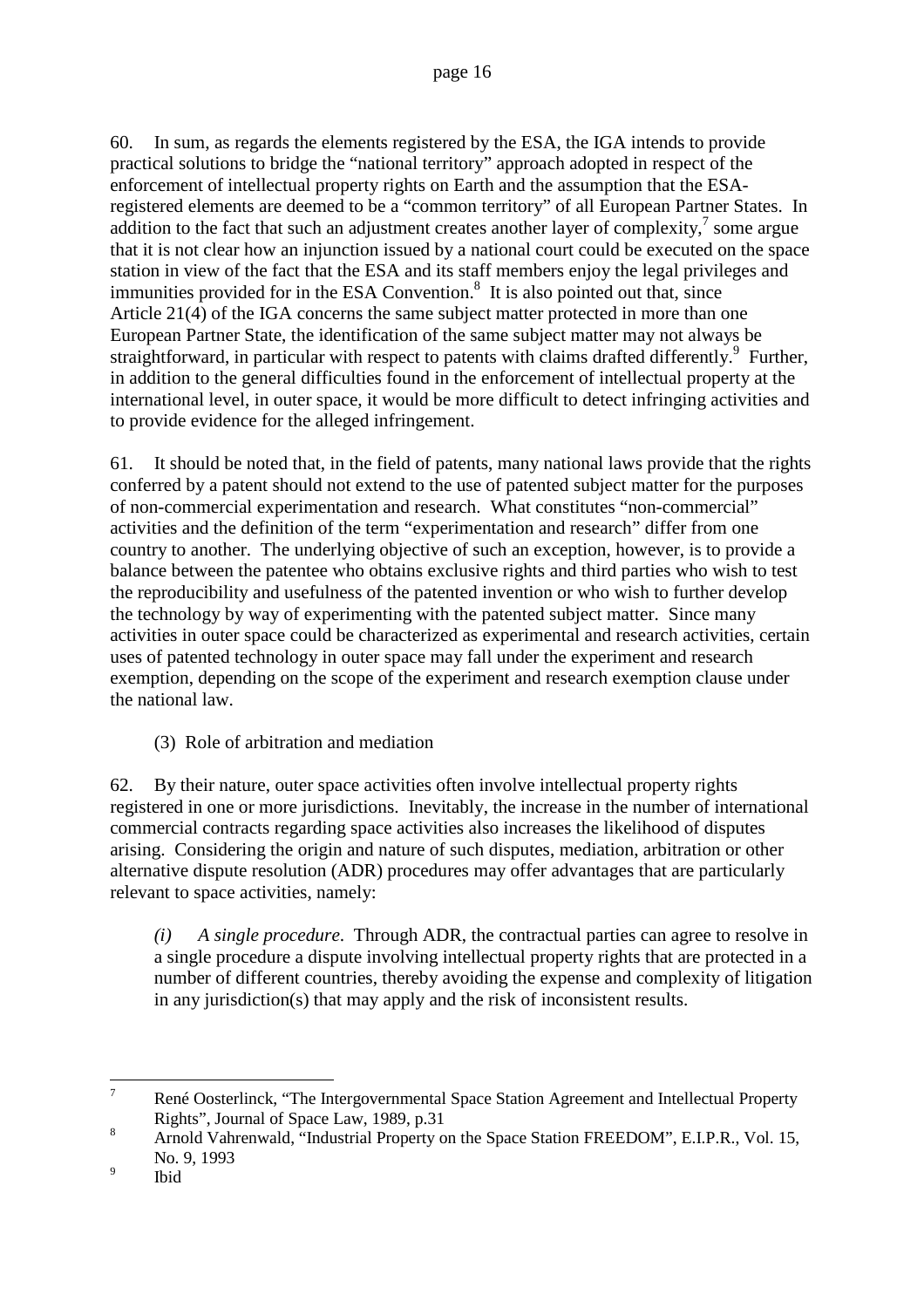*(ii) Party autonomy*. Because of its private nature, ADR affords parties the opportunity to exercise greater control over the way their dispute is resolved than would be the case in court litigation. In contrast to court litigation, the parties themselves may select the most appropriate decision-makers for their dispute. The choice of an arbitrator or mediator with relevant technology expertise may be particularly useful where sophisticated technology is involved. In addition, the parties may choose the applicable law, place and language of the proceedings. Increased party autonomy can also result in a faster process, as parties are free to devise the most efficient procedures for their dispute. This can result in material cost savings<sup>10</sup>.

*(iii) Neutrality*. ADR can be neutral to the law, language and institutional culture of the parties, thereby avoiding any home court advantage that one of the parties may enjoy in court-based litigation, where familiarity with the applicable law and local processes can offer significant strategic advantages.

*(iv) Confidentiality*. ADR proceedings are private. Accordingly, the parties can agree to keep the proceedings and any results confidential. This allows them to focus on the merits of the dispute without concern about its public impact. Confidentiality may be of special importance where commercial reputations and technological secrets are involved.

*(v) Finality of Awards*. Unlike court decisions, which can generally be contested through one or more rounds of litigation, arbitral awards are not normally subject to appeal.

*(vi) Enforceability of Awards*. The United Nations Convention for the Recognition and Enforcement of Foreign Arbitral Awards of 1958 generally provides for the recognition of arbitral awards on par with domestic court judgments without review on the merits. This greatly facilitates the enforcement of awards across borders.

63. There are, of course, circumstances in which court litigation is preferable to ADR. For example, ADR's consensual nature makes it less appropriate if one of the two parties is extremely uncooperative, which may occur in the context of an extra-contractual infringement dispute. In addition, a court judgment will be preferable if, in order to clarify its rights, a party seeks to establish a public legal precedent rather than an award that is limited to the relationship between the parties. In any event, it is important that potential parties and their advisors are aware of their dispute resolution options in order to be able to choose the procedure that best fits their needs when they negotiate complex international agreements.

(4) Synergy with other international obligations and morality

64. As prescribed in Articles I and II of the Outer Space Treaty, the exploration and use of outer space for the benefit of mankind and the non-appropriation of outer space by any nation are fundamental principles under international space law. Although the participation of the private sector in space activities is increasingly visible today, these principles are still valid.

<sup>&</sup>lt;sup>10</sup> The WIPO Arbitration and Mediation Center administers ADR procedures which are widely recognized as particularly appropriate for technology and other disputes involving intellectual property, see *http://arbiter.wipo.int/center/index.html*.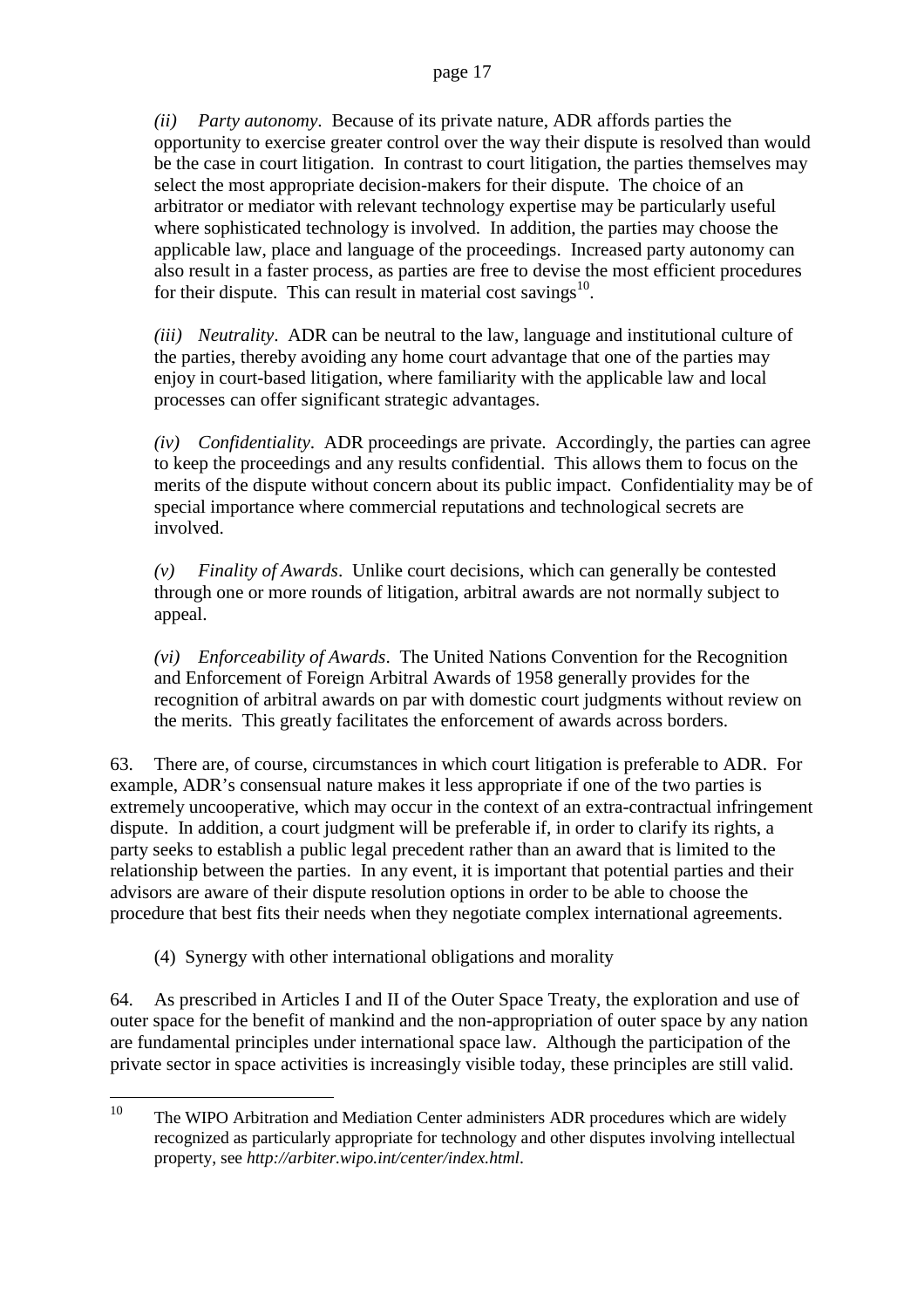While recognizing the importance of intellectual property for the exploration of outer space and the further development of science and technology, questions have been raised as to whether the protection and enforcement of intellectual property rights may conflict with fundamental principles laid down in the Outer Space Treaty.

65. One of the issues concerns the access to knowledge and information derived from space activities. In view of Article I, paragraph 1 of the Outer Space Treaty which stipulates that exploration and use of outer space "must be effected for the good and in the interest of all countries, regardless of their state of economic and scientific development, being the attribute of all mankind", it has been argued that the knowledge and information resulting from space activities should be available to all countries, in particular, to developing countries.<sup>11</sup> For example, earth observation data may be useful in the areas which are critically important for all nations, such as agriculture, natural resources, protection of the environment as well as the prevention and intervention in the event of natural disasters.

66. Another issue concerns the freedom of exploration and use of outer space on the one hand and the possibility of excluding others from accessing to outer space by way of obtaining intellectual property rights on the other. Today, there is general agreement that the notions of propriety rights over space objects and of appropriation of outer space *as such* should be clearly distinguished. However, it is pointed out that, in certain cases, protection of intellectual property may hamper the development of subsequent research, especially in the case of intelligent orbits for which the necessary technology has been patented. Since these orbits are elliptical and quasi-geostationary, but located outside the equatorial zone, their characteristics of not requiring limited frequencies provide significant advantages for the application to telecommunication. It is argued that such a patent that would cover a system or a method of satellite communication using these orbits would have the effect of limiting the access to those orbits by third parties.<sup>12</sup>

67. The World Commission on the Ethics of Scientific Knowledge and Technology (COMEST), which is an advisory body of United Nations Educational, Scientific and Cultural Organization (UNESCO), looked into the issues relating to the ethical dimension of outer space activities, and adopted Recommendations at its second session, held from December 17 to 19. 2001.<sup>13</sup> The COMEST believes that every space policy must be based on the concept of mutual and reciprocal benefits, while safeguarding fair competition and the principle of return on investment. It emphasizes the importance of the role that ethics must play in the choice of a specific project and its long-term assessment from the viewpoint of human security and economic criteria.

68. In connection with the intellectual property issues, the COMEST recommends:

"To take all appropriate measures to provide researchers with free access to scientific data in order to guarantee sharing of knowledge with a view to promote

 $11$  Alain Pompidou, "The Ethics of Space Policy", UNESCO, 2000

 $\frac{12}{13}$  Ibid

In accordance with Article 9 of its Statutes, the COMEST submitted the Recommendations on the Ethics of Outer Space to the Director General of UNESCO. The Director-General transmitted the results of the COMEST's work to the General Conference of UNESCO, which took note with interest of the Recommendation in October 2003 (see UNESCO document 32 C/Resolutions).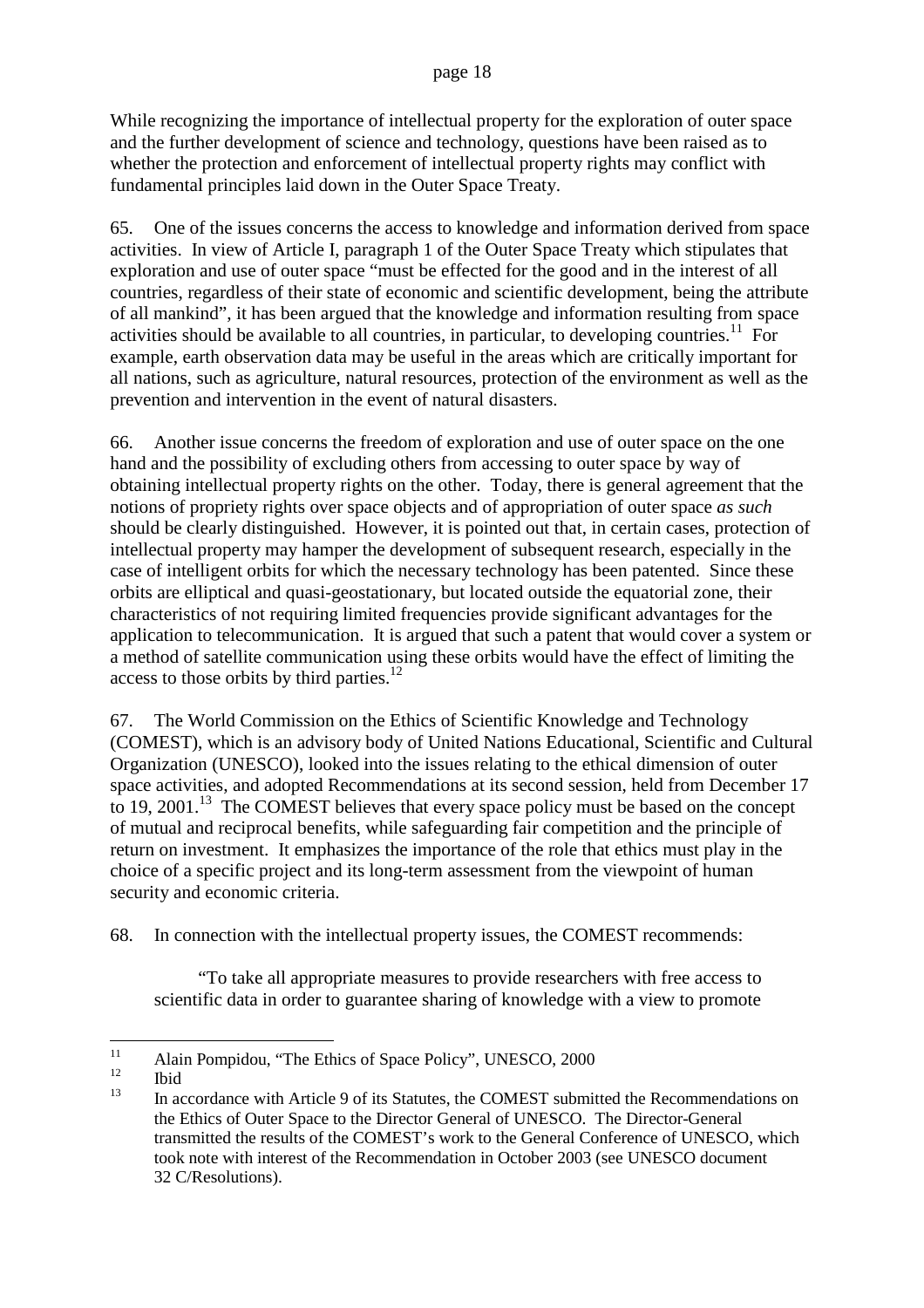scientific progress; to place scientific outer space data at the disposal of the developing countries; to foster the definition of procedures to permit sharing of the resulting benefits, bearing in mind the legitimate interests of these countries and acting in the most equitable and balanced manner possible."

It further recommends:

"To pursue reflection with a view to reaching an agreement on the management of intellectual property in manned stations and more broadly in the field of outer space industry, notably as to the eligibility for patenting of products or processes produced in orbital stations or associated with on-board materials or vehicles."

69. It should be noted that many national patent laws take into account the ethical concerns. They contain a provision according to which inventions the commercial exploitation of which is necessary to protect public order or morality are not patentable.<sup>14</sup> Further, with respect to the enforcement of patent rights, in order to prevent the abuses which might result from the exercise of the exclusive rights conferred by a patent, many national laws provide that a nonvoluntary license may be granted to a third party or the government without the owner's consent. The owner, however, should be paid adequate remuneration. A similar nonvoluntary license may be granted in the cases where the non-voluntary license is deemed necessary due to a national emergency or other circumstances of extreme urgency.

70. However, national patent laws obviously do not address all the public policy issues. The determination of the patentability of an invention is essentially based on a technical evaluation of the invention in view of existing technical art, such as the determination of novelty, inventive step (non-obviousness) and industrial applicability (utility). It is other laws that regulate and control the commercial exploitation of patented inventions from the viewpoint of public welfare. For example, in order to safeguard the quality and safety of pharmaceutical products and certain chemical products, those products, whether they are patented or not, are subject to strict marketing approval processes before commercial exploitation. Many products, from daily goods to high technology products, should comply with various quality standards and safety standards for their commercial exploitation. Thus, patent law is not deemed to be a major legal instrument to monitor and control issues such as public security and welfare. In any event, a patent does not confer a positive exclusive right to exploit or market the patented invention. Such a consideration is reflected in Article 4*quater* of the Paris Convention, which provides that the grant of a patent should not be refused and a patent should not be invalidated on the ground that the sale of the patented product or of a product obtained by means of a patented process is subject to restrictions or limitations resulting from the domestic law.

71. Under the national laws on copyright of most countries, databases that constitute an intellectual creation by reason of the selection or arrangement of its contents are protected. It is to be noted, however, that the threshold of originality that is required to qualify for copyright protection differs from country to country. While a particular kind of database

 $14$  In Article 27.2, the TRIPS Agreement provides that "members may exclude from patentability inventions, the prevention within their territory of the commercial exploitation of which is necessary to protect order public morality, including to protect human, animal or plant life or health or to avoid serious prejudice to the environment, provided that such exclusion is not made merely because the exploitation is prohibited by their law."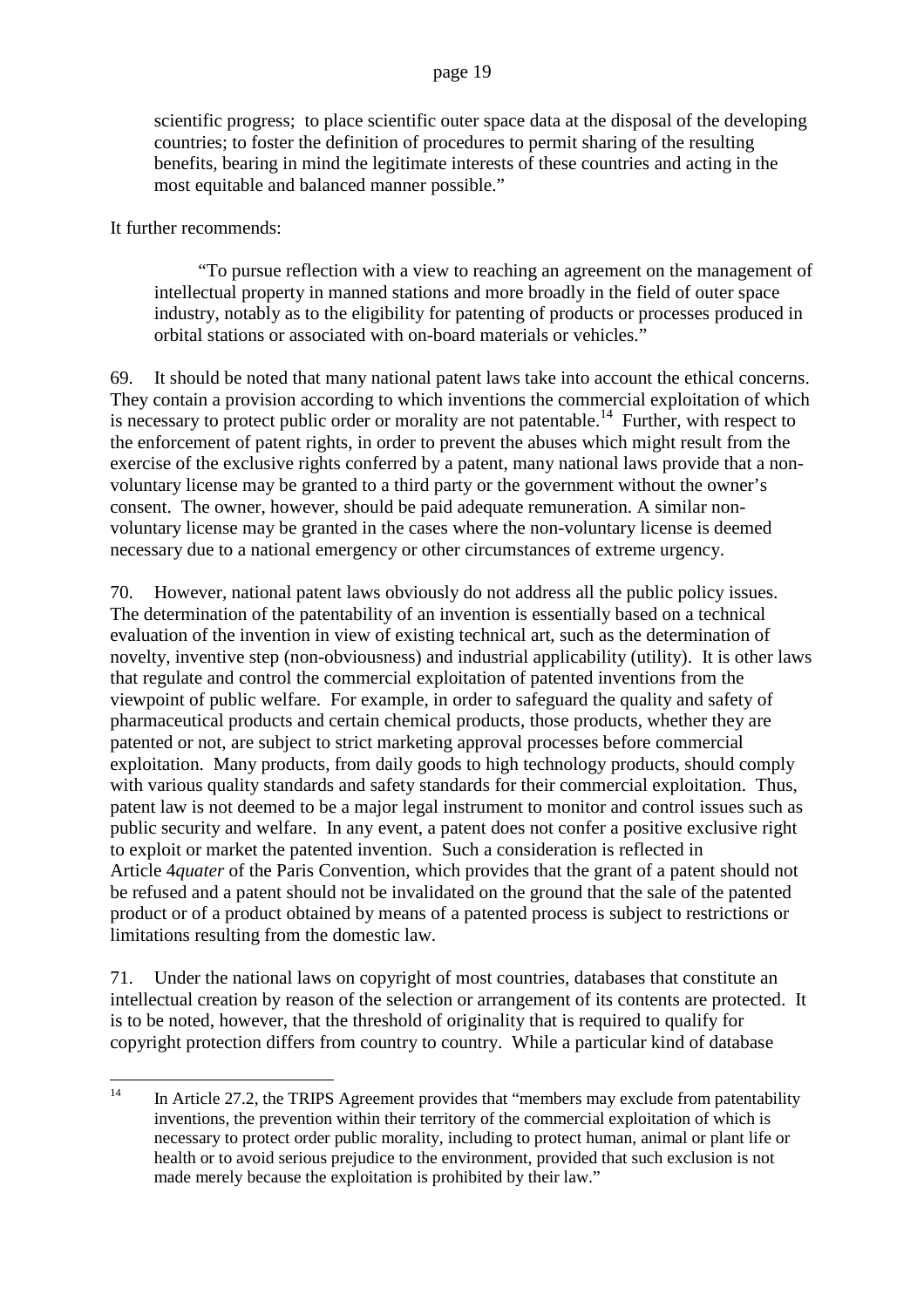might be protected under copyright in some countries, a similar database might not qualify for copyright protection in other countries. This means that copyright protection might not be available for certain databases, depending on the level of originality required under the copyright law of a particular jurisdiction, even if substantial investments have been made to produce them. Databases that contain comprehensive information without selection in a straightforward manner, such as alphabetical or numerical order, may not be protected under copyright in all countries. This is why certain countries have extended intellectual property protection to such databases through a *sui generis* regime. Other models of protection are also available, such as unfair competition or misappropriation laws.

72. Copyright protection of original databases is well established and harmonized through international treaties to that effect, such as the Berne Convention, the TRIPS Agreement and the WCT. However, there are no international norms on protection of non-original databases.

73. At regional level, the Directive 96/9/EC of the European Parliament and of the Council of March 11, 1996, on the legal protection of databases grants a "*sui generis*" right to database makers to protect their investment of time, money and effort to establish a database, regardless of whether the database is in itself innovative. At national level, the copyright law of Mexico and the Korean Copyright Act of 2003 contain provisions on protection of nonoriginal databases.

(5) Interpretation of Article 5*ter* of the Paris Convention

74. As described in paragraph 24 above, Article 5*ter* of the Paris Convention provides for certain limitations on the exclusive rights conferred by a patent in the public interest in guaranteeing freedom of transport. In principle, if ships, aircraft or land vehicles temporarily visit foreign countries and have patented invention on board, licenses on patents in force in these countries are not required in order to avoid infringing such patents (doctrine of temporary presence).

75. The question arises whether the doctrine of temporary presence applies to spacecraft. It can be argued that, since Article 5*ter* of the Paris Convention only mentions vessels, aircraft or land vehicles, space objects do not fall under this provision; therefore the temporary presence of elements of a space station for the purpose of launching or return in a foreign country will not automatically be exempted from patent infringement. According to this argument, in the context of international cooperation, if the transport of payloads or flight elements of country X depends on launchers registered by country Y, the space agency of country X might infringe patents enforced in country Y due to the fact that the nationality of the launchers is country Y.

76. In order to clarify this question, the IGA shed some light on the temporary presence of an article in relation to outer space activities in Article 21(6). According to that Article, the temporary presence in the territory of a Partner State of any article, including the components of flight elements, in transit between any place on Earth and any flight element of the Space Station registered by another Partner State or ESA should not in itself form the basis for any proceedings in the first Partner State for patent infringement. Thus the transport of patented articles to or from the Space Station through a launching site would not infringe patents enforceable in the country of the launching site.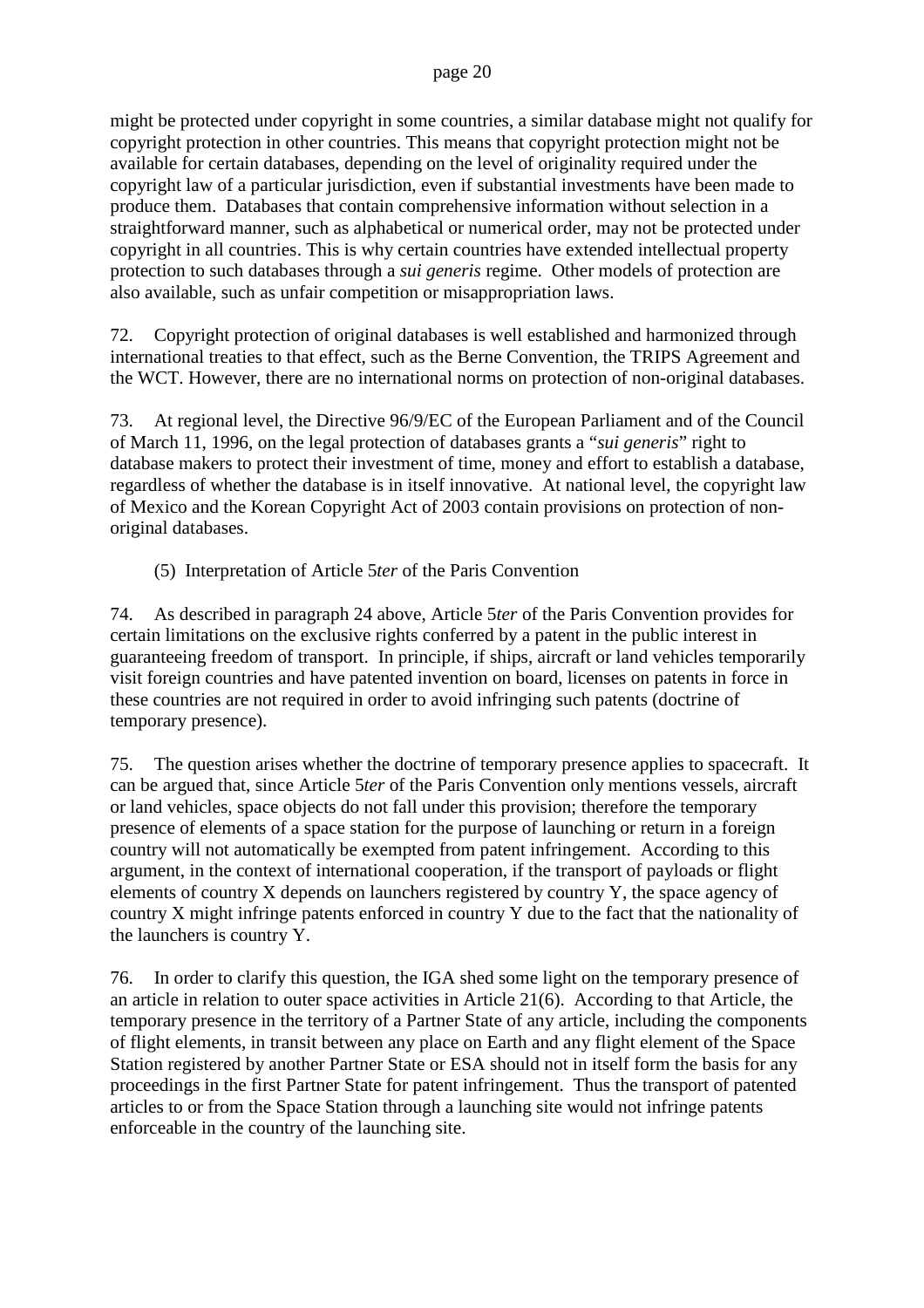(6) Ownership and entitlement

77. The principles for determining ownership of intellectual property and entitlement to use objects protected by intellectual property rights are the same for cooperative space efforts as for cooperative projects on the ground. Ownership of technology resulting from joint development is often determined by the terms of the joint agreement itself. Thus, when inventions or other objects of intellectual property are expected to be produced in the execution of the joint activities, it is advisable that the following issues be agreed upon beforehand: (i) the extent to which any inventions or other technology developed during the joint activity will not be published or disclosed before patents are applied for, or before all parties agree to publish or disclose the technology; (ii) the entitlement to rights; and (iii) the entitlement to benefit from any technology developed during that activity. Similarly, the partners to a joint project should agree on a system that suits their interests for the purposes of protecting confidential information shared by them in a cooperative international project.

78. Further, in general, the development of distinct public-sector intellectual property management skills and policy mechanisms are important for effective deployment of public funds. In particular, since space activities are largely supported by public investment and other public resources, establishing policies for managing intellectual property from public funded research is essential for successful public-private partnership models.

79. As a separate issue, currently, many national laws require that an inventor should first apply for patent protection in the State of which the inventor is a resident or in the State in which the invention was made. This is due to the concern that, without such a measure, inventions involving national security might be disclosed in foreign countries by way of filing patent applications abroad. If such a requirement is imposed in relation to international cooperation activities in an international space station, it might have a negative effect on the sharing of elements for research and on the collaboration of researchers from different countries. Thus, in Article 21(3), the IGA states that, in respect of an invention made in or on any Space Station flight element by a person who is not its national or resident, a Partner State should not apply its law concerning secrecy of inventions so as to prevent the filing of a patent application (for imposing a delay or requiring prior authorization) in any other Partner State that provides for the protection of the secrecy of patent applications containing information that is classified or otherwise protected for national security purposes. Therefore, despite the general principle in Article 21(2) of the IGA that activities carried out in the Space Station flight element should be deemed to have occurred in the territory of the Partner State of that element's registry, the rule concerning secrecy of inventions for the purposes of national security should not apply to an inventor who is not the national or resident of that State. However, in accordance with Article 21(3), second sentence, once the inventor has filed a patent application with the Office of a particular country, the provisions concerning secrecy of inventions for the purposes of national security of that country may apply to that application.

# VI. Conclusion

80. It can be expected that technical inputs as well as financial contributions from the private sector will become more and more important in the context of future development of outer space activities. Further advances in a wide range of technologies will create more opportunities for the development of new space applications by the private sector. Although a number of public policy tools can be envisaged to attract the participation of the private sector, intellectual property protection will play an important role in developing successful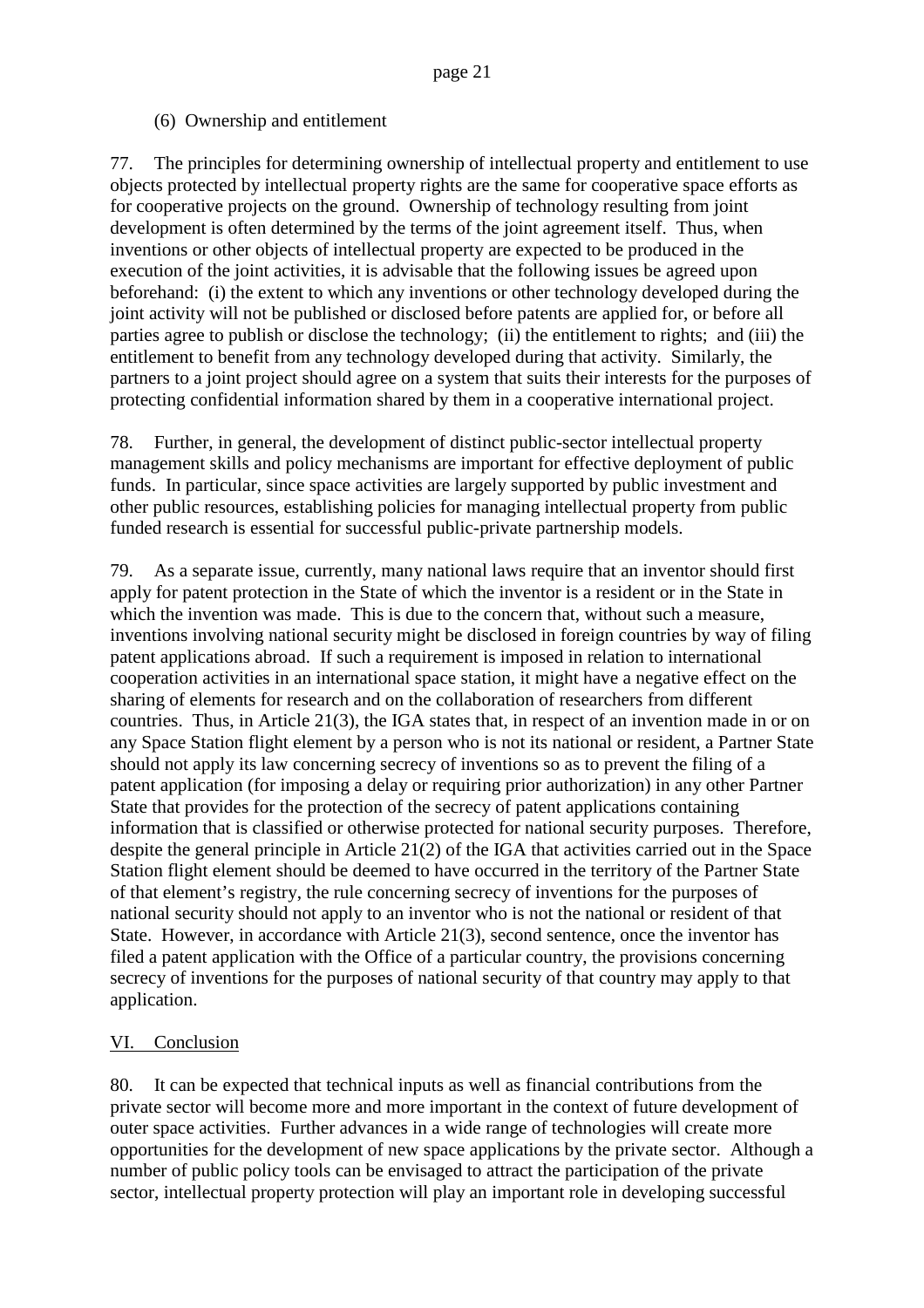space business models involving public/private collaborations. While it is difficult to forecast the future, it is very likely that intellectual property protection will be one of the key factors for the establishment of the institutional and regulatory environment that supports further development of space business.

81. In the absence of legal certainty as to how the territorial jurisdiction under intellectual property law could apply to extraterritorial activities on a spacecraft which is subject to nationality jurisdiction, in practice, registered space objects are treated as quasi-territory for the purposes of intellectual property under a number of international agreements concluded with respect to international space projects. This leads to a patchwork of national intellectual property laws each of which could only be applicable on a relevant registered object. It means that, in the case of international cooperation activities, a complex segmentation of the international space station, or any other future international platform, cannot be avoided. Further, the lack of a global agreement leads to the situation that an agreement would have to be concluded among the parties in each single case of international cooperation.

82. From the business perspective, one expert considers that the legal certainty is an essential factor for the space industry. He suggests that, while recognizing the difficulties to overcome the existing national and territorial legal framework, the best solution be to declare space and its accessories (for example, launch sites and vehicles) as a single territory with a single and uniform law and with a single and universal enforcement body.<sup>15</sup> Indeed, it appears that many of the practical difficulties that arise from the commercial application of space technologies stem from the very principle of territoriality and differences among national intellectual property law. To name a few, industrial property rights should be obtained and enforced in each country in which the protection is sought under its applicable law; the same subject matter may not be protected to the same extent in various countries; the requirements concerning the entitlement to the rights, including the employee's entitlement to his creation, are different under each national law; the rules concerning licensing contracts and the protection of confidential information vary in each country; and the enforceability of a court judgement in respect of an international dispute may not always be certain.

83. Such differences among national intellectual property laws, however, affect not only the space business, but also any other business which expands at the international level. The increasing international dimension of trade and business requires protection of intellectual property assets beyond the borders of the home country. The differences among the national laws require an applicant to "customize" the application in accordance with the applicable law. Time and efforts being spent for the customization of the application to accommodate national specificity may be considerable, and often, professional advice by a local expert is indispensable. Facing this challenge, in order to facilitate the access to the patent system internationally, a number of treaties and recommendations have been adopted under the auspices of WIPO, and efforts for further harmonization of intellectual property law and practice have been undertaken in WIPO in all fields of intellectual property.

84. Although harmonization of national intellectual property law and practice would eliminate some of the difficulties faced by space agencies and space industries at the practical level, the fundamental issue, i.e., the establishment of an appropriate legal framework for

<sup>&</sup>lt;sup>15</sup> Bradford Smith, "Matching space-related intellectual property rights to space industry needs", Echanges ASPI-1997, No.53